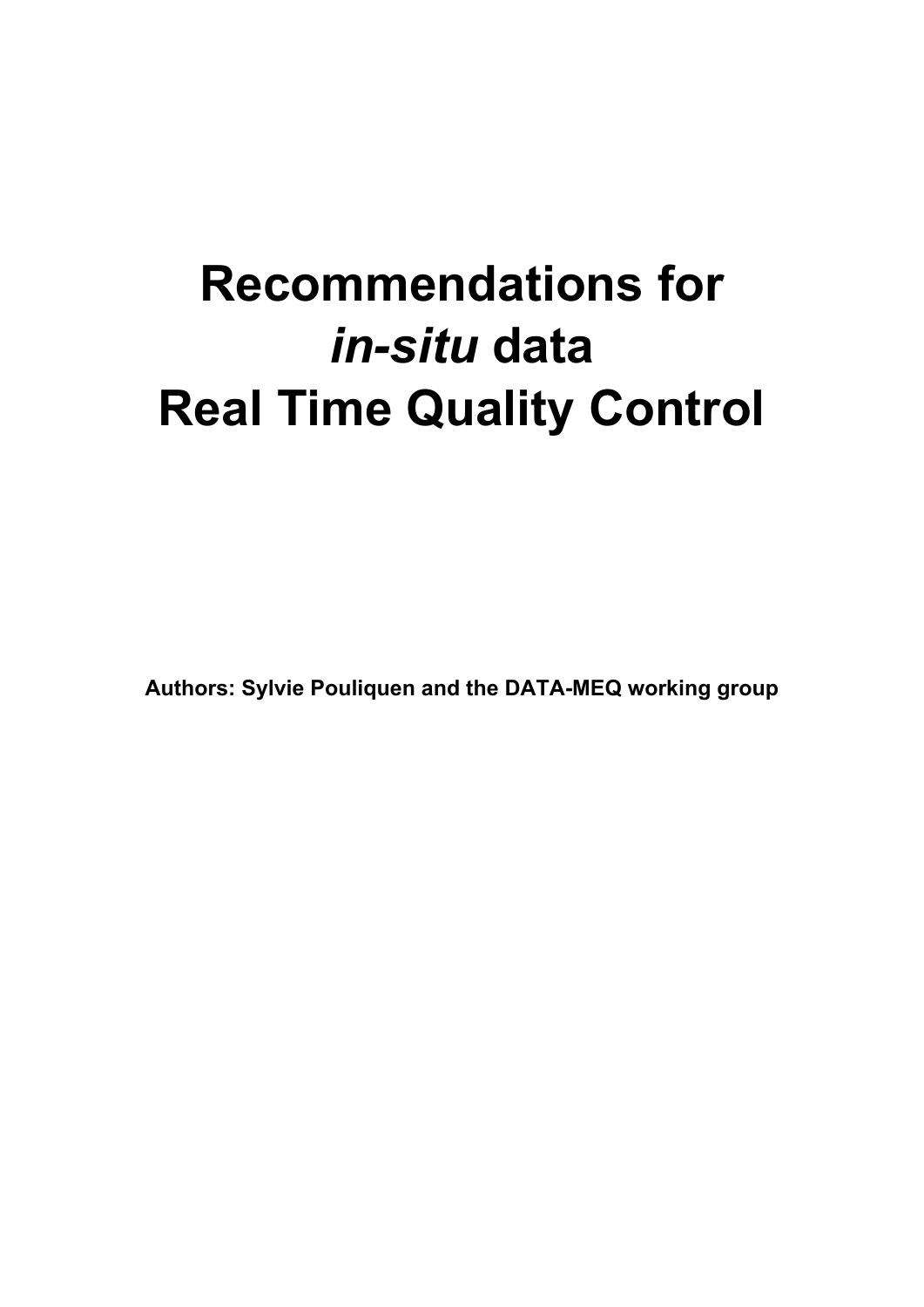## **EuroGOOS Personnel**

| Hans Dahlin (Director)          | EuroGOOS Office, SMHI, Sweden                |
|---------------------------------|----------------------------------------------|
| Siân Petersson (Office Manager) | EuroGOOS Office, SMHI, Sweden                |
| Peter Ehlers                    |                                              |
| Enrique Álvarez Fanjul          | Puertos del Estado, Spain                    |
| Mike Bell                       | Met Office, UK                               |
| Erik Buch                       | DMI, Sweden                                  |
| Alessandro Crise                | OGS, Italy                                   |
| Johnny Johannessen              | Nansen Center, Norway                        |
| Pierre-Yves Le Traon            | Ifremer, France                              |
| Glenn Nolan                     | Marine Institute, Ireland                    |
| Harm Oterdoom                   | Rijkswaterstaat Waterdienst, The Netherlands |
| Stein Sandven                   | Arctic Task Team/Arctic ROOS                 |
| Bertil Håkansson                | Baltic Task Team/BOOS                        |
| Sylvie Pouliquen/Alicia Lavín   | Iberia Biscay Ireland Task Team/IBI-ROOS     |
| Nadia Pinardi                   | Mediterranean Task Team/MOON                 |
| Kees van Ruiten                 | North West Shelf Task Team/NOOS              |
|                                 |                                              |

## **EuroGOOS Publications**

| 1.  | Strategy for EuroGOOS 1996                                                                  | ISBN 0-904175-22-7     |
|-----|---------------------------------------------------------------------------------------------|------------------------|
| 2.  | EuroGOOS Annual Report 1996                                                                 | ISBN 0-904175-25-1     |
| 3.  | The EuroGOOS Plan 1997                                                                      | ISBN 0-904175-26-X     |
| 4.  | The EuroGOOS Marine Technology Survey                                                       | ISBN 0-904175-29-4     |
| 5.  | The EuroGOOS Brochure 1997                                                                  |                        |
| 6.  | The Science Base of EuroGOOS                                                                | ISBN 0-904175-30-8     |
| 7.  | Proceedings of the Hague Conference, 1997, Elsevier                                         | ISBN 0-444-82892-3     |
| 8.  | The EuroGOOS Extended Plan                                                                  | ISBN 0-904175-32-4     |
| 9.  | The EuroGOOS Atlantic Workshop Report                                                       | ISBN 0-904175-33-2     |
| 10. | EuroGOOS Annual Report 1997                                                                 | ISBN 0-904175-34-0     |
| 11. | Mediterranean Forecasting System Report                                                     | ISBN 0-904175-35-9     |
| 12. | <b>Requirements Survey Analysis</b>                                                         | ISBN 0-904175-36-7     |
| 13. | The EuroGOOS Technology Plan Working Group                                                  | ISBN 0-904175-37-5     |
| 14. | The BOOS Plan 1999-2003                                                                     | ISBN 0-904175-41-3     |
| 15. | Bio-ecological Observations in OO                                                           | ISBN 0-904175-43-X     |
| 16. | Operational Ocean Observations from Space                                                   | ISBN 0-904175-44-8     |
| 17. | Proceedings of the Rome Conference 1999, Elsevier                                           | ISBN 0-444-50391-9     |
| 18. | NOOS-Strategic Plan                                                                         | ISBN 0-904175-46-4     |
| 19. | Proceedings of the Athens Conference 2002, Elsevier                                         | ISBN 0-444-51550-X     |
| 20. | The EuroGOOS Brochure 2004                                                                  |                        |
| 21. | The Policy Basis of the "Ecosystem Approach" to Fisheries Management                        | ISBN 91-974828-1-1     |
| 22. | The Arctic Ocean and the Need for an Arctic GOOS                                            | ISBN 91-974828-0-3     |
| 23. | Proceedings of the Brest Conference, 2005, European Commission                              | ISBN 92-894-9788-2     |
| 24. | IBI-ROOS Plan: Iberia Biscay Ireland Regional Operational Oceanographic<br>System 2006-2010 | ISBN 91-974828-3-8     |
| 25. | FerryBox: From On-line Oceanographic Observations to Environmental<br>Information           | ISBN 978-91-974828-4-4 |
| 26. | Sustainable Marine Environmental Information Services to Meet Collective<br>European Needs  | ISBN 978-91-974828-5-1 |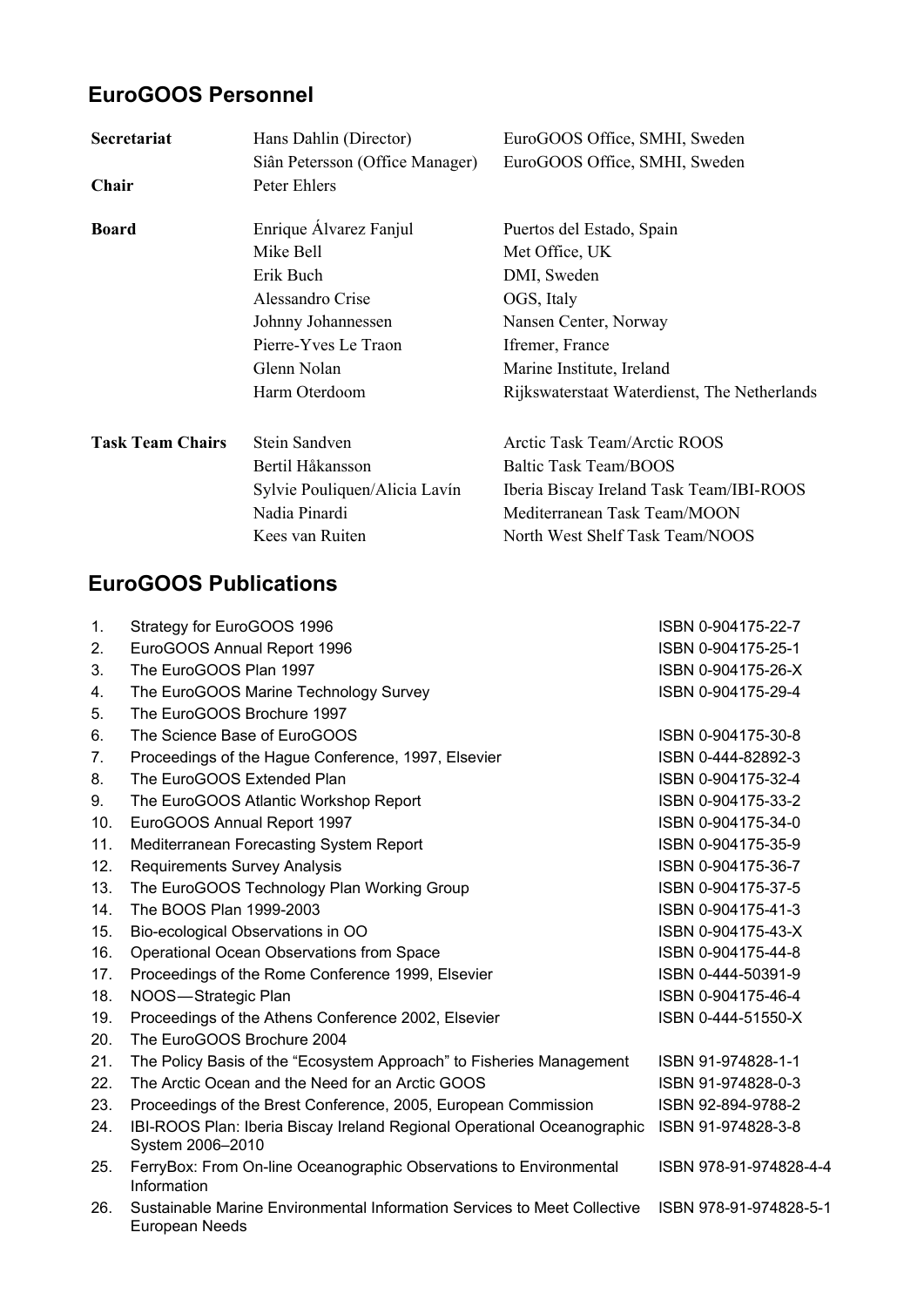## **Contents**

| 1              |  |
|----------------|--|
| $\mathbf{2}$   |  |
| 3              |  |
| 3.1            |  |
| 3.2            |  |
| 3.3            |  |
| 3.4            |  |
| 3.5            |  |
| 4              |  |
| 4.1            |  |
| 4.2            |  |
| 5              |  |
| 5 <sub>1</sub> |  |
| 5.2            |  |
| 5.3            |  |
| 6              |  |
| 61             |  |
| 6.2            |  |
| 6.3            |  |
| $\overline{7}$ |  |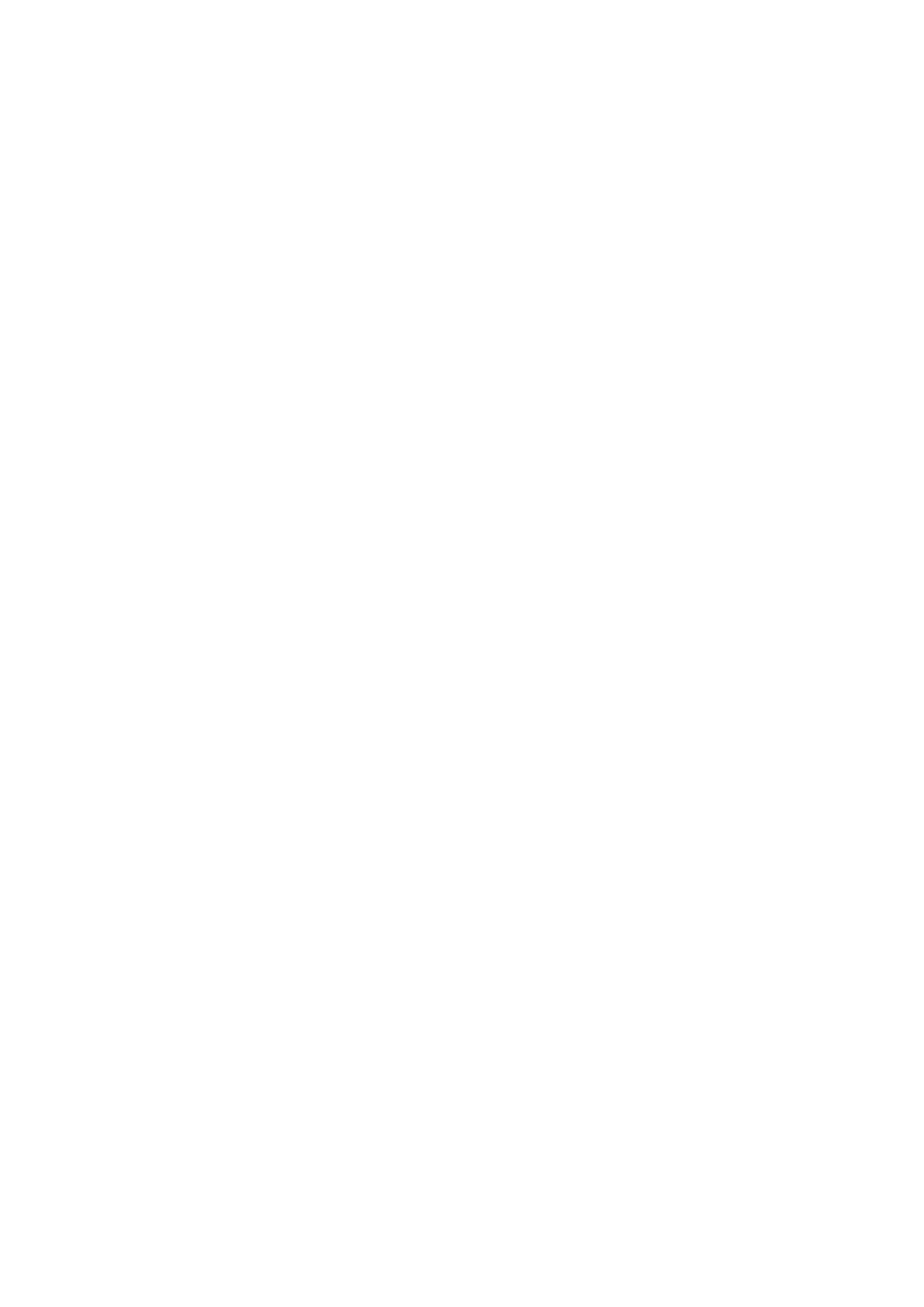## <span id="page-4-0"></span>**1 Introduction**

With the construction of operational oceanography systems, the need for real-time has become more and more important. A lot of work had been done in the past, within National Data Centres (NODC) and International Oceanographic Data and Information Exchange (IODE) to standardise delayed mode quality control procedures. Concerning such quality control procedures applicable in real-time (within hours to a maximum of a week from acquisition), which means automatically, some recommendations were set up for physical parameters but mainly within projects without consolidation with other initiatives.

During the past ten years the EuroGOOS community has been working on such procedures within international programs such as Argo, OceanSites or GOSUD, or within EC projects such as Mersea, MFSTEP, FerryBox, ECOOP, and MyOcean.

In collaboration with the FP7 SeaDataNet project that is standardizing the delayed mode quality control procedures in NODCs, and the MyOcean GMES FP7 project that is standardizing near real time quality control procedures for operational oceanography purposes, the DATA-MEQ working group decided to put together this document to summarize the recommendations for real-time QC procedures that they judged mature enough to be advertised and recommended to EuroGOOS members.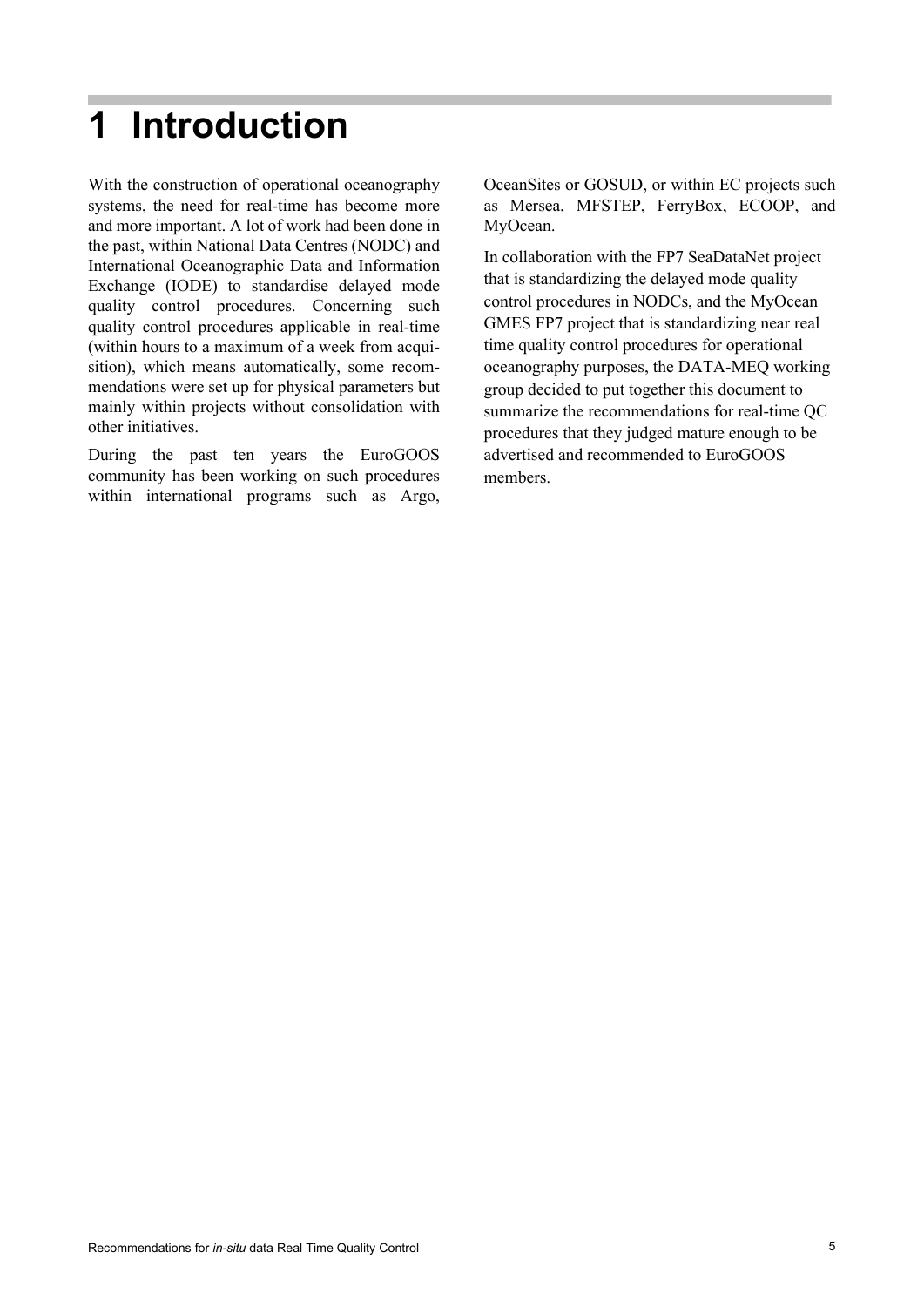## <span id="page-5-0"></span>**2 QC Flags**

The quality controlled data are used for various applications in the marine environment. Thus, after the RTQC (Real Time Quality Control) procedure, an extensive use of flags to indicate the data quality is vital since the end user will select data based on quality flags amongst other criteria. These flags need to always be included with any data transfer that takes place to maintain standards and to ensure data consistency and reliability. For the QC flags for the parameters described in this document, an extended scheme is proposed which will be listed below. It is important to note that from this scheme, the codes 0, 1, 4 and 9 are mandatory to apply after the RTQC procedure (marked in red). The same flag scale is recommended by SeaDataNet for delayed mode processing.

| Code           | <b>Definition</b>                         |
|----------------|-------------------------------------------|
| 0              | No QC was performed                       |
| 1              | Good data                                 |
| $\overline{2}$ | Probably good data                        |
| 3              | Bad data that are potentially correctable |
| 4              | <b>Bad data</b>                           |
| 5              | Value changed                             |
| 6              | Below detection limit                     |
| 7              | In excess of quoted value                 |
| 8              | Interpolated value                        |
| 9              | <b>Missing value</b>                      |
| А              | Incomplete information                    |

*Table 1 Quality flag scale. Codes marked in red are mandatory after the RTQC procedure.* 

A clear guidance to the user is necessary:

Data with QC flag  $= 0$  should not be used without a quality control made by the user.

Data with QC flag  $\neq$  1 on either position or date should not be used without additional control from the user.

If date and position QC flag  $= 1$ 

- only measurements with QC flag  $= 1$  can be used safely without further analyses
- if QC flag  $=$  4 then the measurements should be rejected
- if QC flag  $= 2$  the data may be good for some applications but the user should verify this
- if  $OC$  flag = 3 the data are not usable but the data centre has some hope to be able to correct them in delayed mode

#### **Quality control flag application policy**

The QC flag value assigned by a test cannot override a higher value from a previous test. Example: a QC flag '4' (bad data) set by Test N (i.e. gradient test) cannot be decreased to QC flag '3' (bad data that are potentially correctable) set by Test N+2 (grey list). A value with QC flag '4' (bad data) or '3' (bad data that are potentially correctable) is ignored by the quality control tests.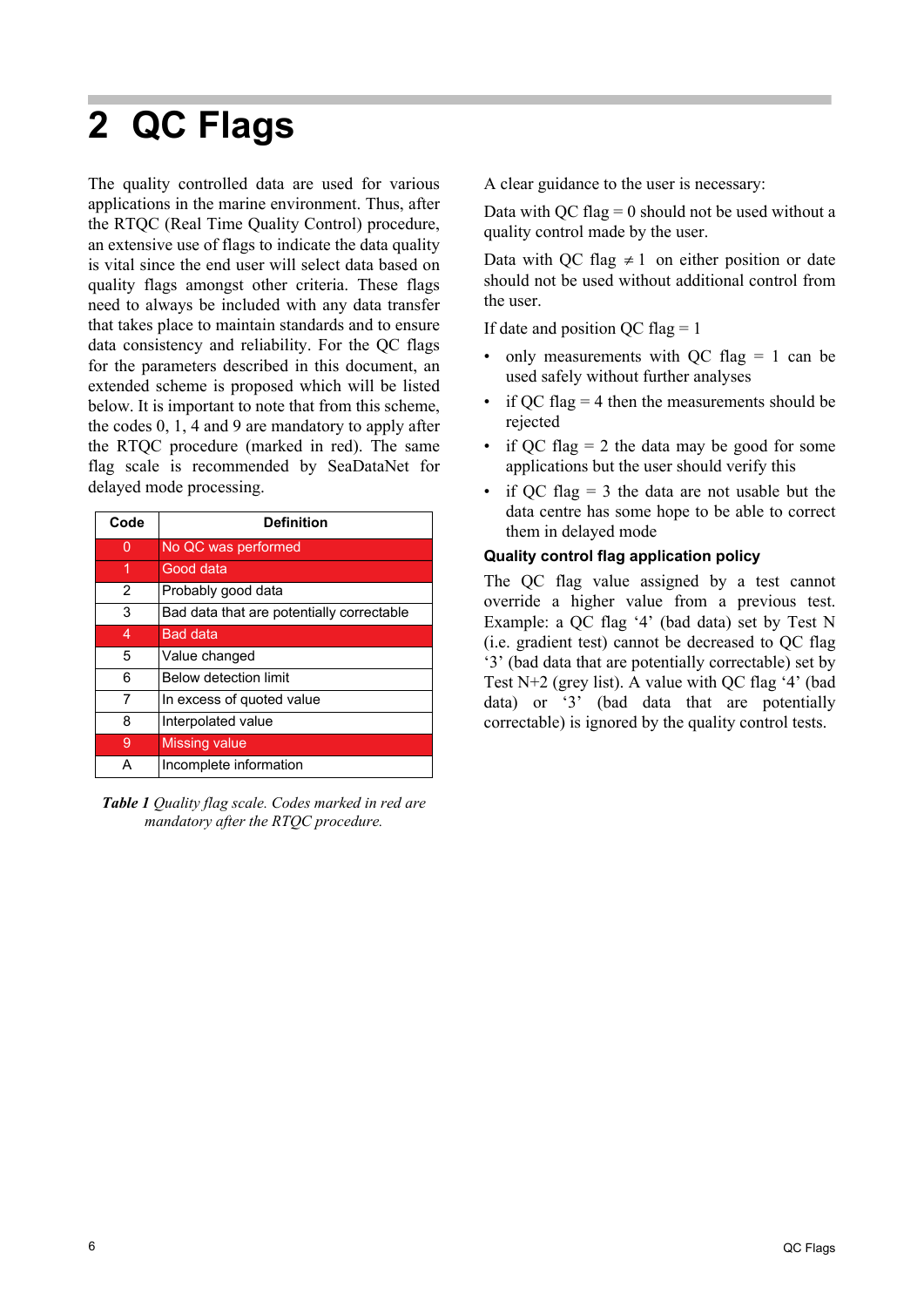## <span id="page-6-0"></span>**3 Temperature and Salinity**

In the following, automated RTQC will be listed for different types of temperature and salinity measurements, i.e. vertical profiles as well as time series. The automated QC procedures described here have been developed for the QC for the Argo data management (Argo, 2009) and have been extended to other profile data and time series. To improve the efficiency of some tests, specifications are incorporated into the validation process of regional measurements, depending on local water mass structures, statistics of data anomalies, the depth and gradient of the thermocline, as well as using regional enhanced bathymetry and climatology.

If the salinity is calculated from the temperature and conductivity (CNDC) parameters, and the temperature is flagged '4' (or '3'), then salinity will also be flagged '4' (or '3').

## <span id="page-6-3"></span><span id="page-6-1"></span>**3.1 Required metadata**

Detailed metadata are needed as guidelines to those involved in the collection, processing, QC and exchange of data. The quality controlled data set requires any data type (profiles, time series, trajectories, etc.) to be accompanied by key background information. A detailed metadata guideline for specific types of data including temperature and salinity measurements can be found in Eaton *et al.*, 2009. Therefore only a short summary of required information is given below:

- 1. **Position** of the measurement (latitude, longitude, depth).
- 2. **Date** of the measurement (data and time in UTC or clearly specified local time zone).
- 3. **Method** of the measurement (e.g. instrument types)
- 4. **Specification** of the measurement (e.g. station numbers, cast numbers, platform code, name of the data distribution centre).
- 5. **PI** of the measurement (name and institution of the data originator for traceability reasons).
- 6. **Processing** of the measurement (e.g. details of processing and calibration already applied, algorithms used to compute derived parameters).

7. **Comments** on measurement (e.g. problems encountered, comments on data quality, references to applied protocols).

## <span id="page-6-2"></span>**3.2 RTQC for vertical profiles: Argo, CTD, XBT, XCTD**

Automated tests for vertical profiles are presented here, i.e. temperature and salinity measurements from Argo floats, CTDs, XCTDs and XBTs.

#### **RTQC1: Platform identification (applies only to GTS data and Argo)**

Every centre handling GTS data and posting them to the GTS will need to prepare a metadata file for each float and in this is the WMO number that corresponds to each float ptt (platform transmitter terminal). There is no reason why, except because of a mistake, an unknown float ID should appear on the GTS.

*Action: If the correspondence between the float ptt cannot be matched to the correct WMO number, none of the data from the profile should be distributed on the GTS.*

#### **RTQC2: Impossible date test**

The test requires that the observation date and time from the profile data are sensible.

- Year greater than 1950
- Month in range 1 to 12
- Day in range expected for month
- Hour in range 0 to 23
- Minute in range 0 to 59

*Action: If any one of the conditions fails, the date should be flagged as bad data.* 

#### **RTQC3: Impossible location test**

The test requires that the observation latitude and longitude from the profile data be sensible.

- Latitude in range –90 to 90
- Longitude in range –180 to 180

*Action: If either latitude or longitude fails, the position should be flagged as bad data.*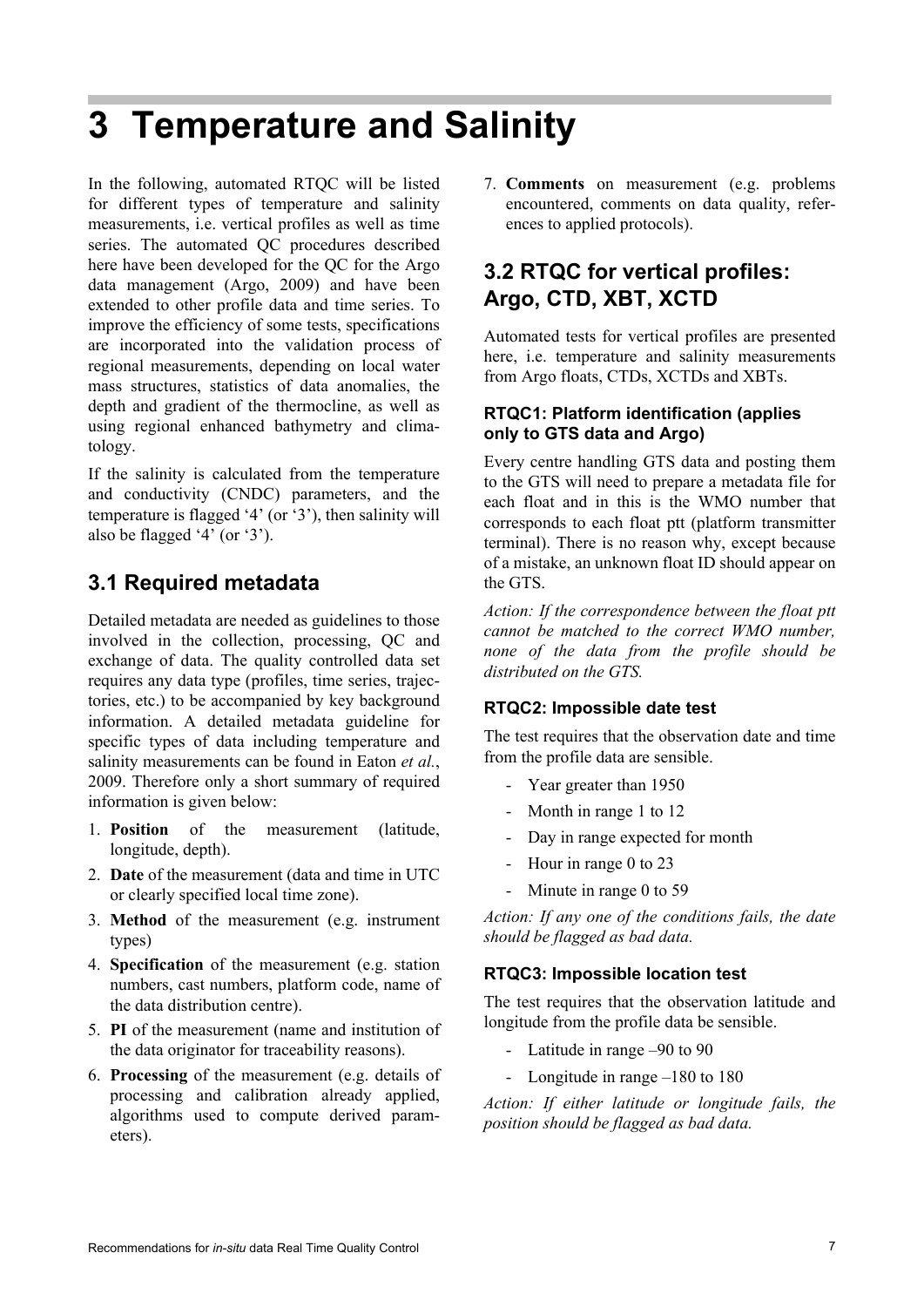#### **RTQC4: Position on land test**

The test requires that the observation latitude and longitude from the profile measurement be located in an ocean. Use can be made of any file that allows an automatic test to see if data are located on land. We suggest use of at least the 2-minute bathymetry file that is generally available. This is commonly called and can be downloaded from

www.ngdc.noaa.gov/mgg/global/etopo2.html.

*Action: If the data cannot be located in an ocean, the position should be flagged as bad data.* 

#### **RTQC5: Impossible speed test (applies only to GTS data and Argo)**

Drift speeds for floats can be generated given the positions and times of the floats when they are at the surface and between profiles. In all cases we would not expect the drift speed to exceed 3 m/s. If it does, it means either a position or time is bad data, or a float is mislabelled. Using the multiple positions that are normally available for a float while at the surface, it is often possible to isolate the one position or time that is in error.

*Action: If an acceptable position and time can be used from the available suite, then the data can be distributed. Otherwise, flag the position, the time, or both as bad data.* 

#### **RTQC6: Global range test**

This test applies a gross filter on observed values for temperature and salinity. It needs to accommodate all of the expected extremes encountered in the oceans.

- Temperature in range  $-2.5^{\circ}$ C to 40.0°C
- Salinity in range 2 to 41.0

*Action: If a value fails, it should be flagged as bad data. If temperature and salinity values at the same depth both fail, both values should be flagged as bad.* 

#### **RTQC7: Regional range test**

This test applies only to certain regions of the world where conditions can be further qualified. In this case, specific ranges for observations from the Mediterranean and Red Seas further restrict what are considered sensible values. The Red Sea is defined by the region 10N, 40E; 20N, 50E; 30N, 30E; 10N, 40E and the Mediterranean Sea by the region 30N, 6W; 30N, 40E; 40N, 35E; 42N, 20E; 50N, 15E; 40N, 5E; 30N, 6W.

*Action: Individual values that fail these ranges should be flagged as bad data.* 

Red Sea

- Temperature in range 21.7°C to 40.0°C
- Salinity in range 2.0 to 41.0

Mediterranean Sea

- Temperature in range 10.0°C to 40.0°C
- Salinity in range 2.0 to 40.0

North Western Shelves (from 60N to 50N and 20 W to 10 E)

- Temperature in range  $-2.0^{\circ}$ C to 24.0°C
- Salinity in range 0.0 to 37.0

South West Shelves (From 25N to 50N and 30W to  $0W$ )

- Temperature in range  $-2.0^{\circ}$ C to 30.0°C
- Salinity in range 0.0 to 38.0

Arctic Sea (above 60N)

- Temperature in range  $-1.92^{\circ}$ C to 25.0°C
- Salinity in range 2.0 to 40.0

#### **RTQC8: Pressure increasing test**

This test requires that the profile has pressures that are monotonically increasing (assuming the pressures are ordered from smallest to largest).

*Action: If there is a region of constant pressure, all but the first of a consecutive set of constant pressures should be flagged as bad data. If there is a region where pressure reverses, all of the pressures in the reversed part of the profile should be flagged as bad data.* 

#### **RTQC9: Spike test**

A large difference between sequential measurements, where one measurement is quite different from adjacent ones, is a spike in both size and gradient. The test does not consider the differences in depth, but assumes a sampling that adequately reproduces the temperature and salinity changes with depth. The algorithm is used on both the temperature and salinity profiles:

Test value =  $|V2 - (V3 + V1)/2| - |(V3 - V1)/2|$ 

where V2 is the measurement being tested as a spike, and V1 and V3 are the values above and below.

#### **Temperature**

The V2 value is flagged when

- the test value exceeds 6.0°C for pressures less than 500 db or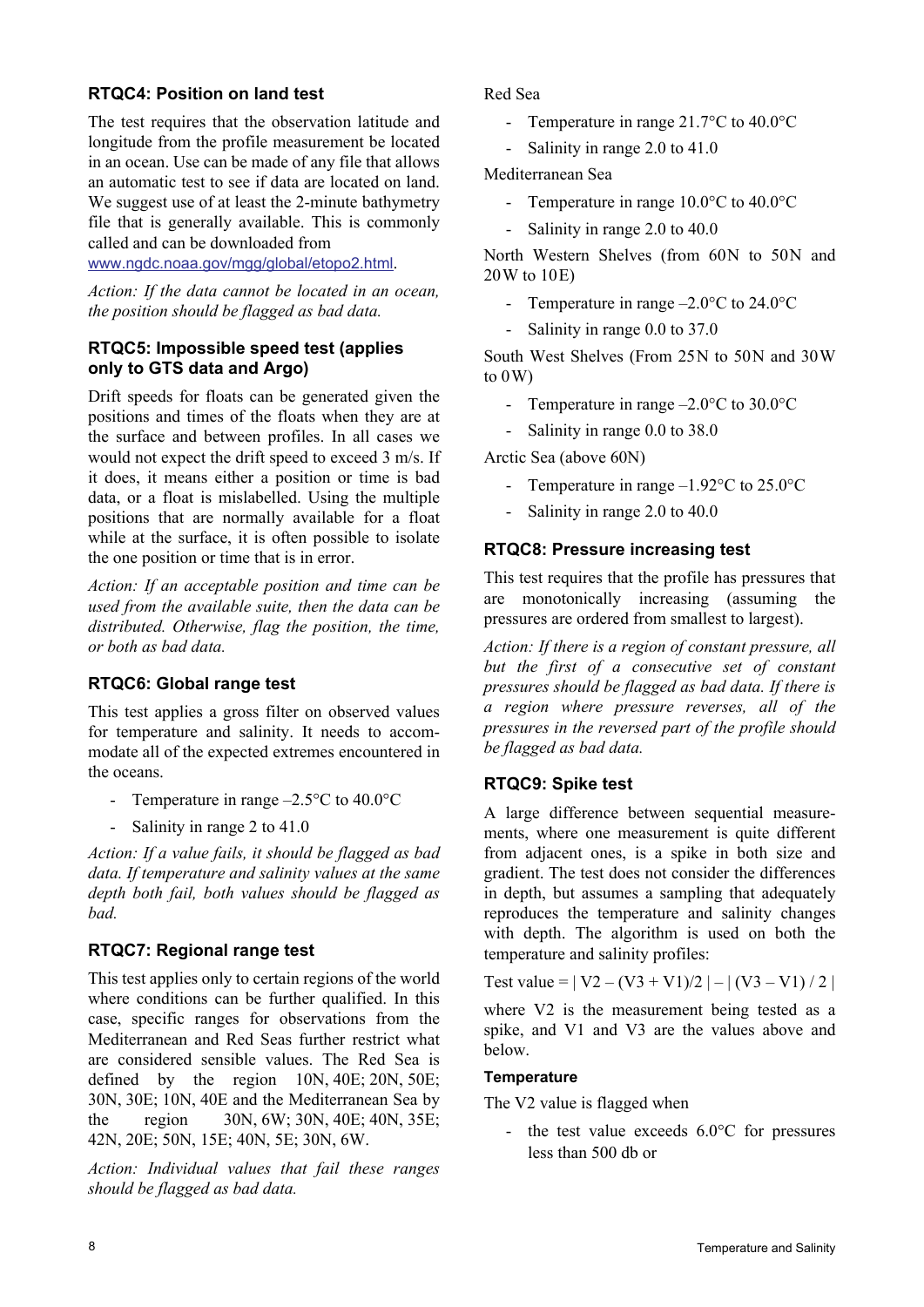- the test value exceeds 2.0°C for pressures greater than or equal to 500 db

#### **Salinity**

The V2 value is flagged when

- the test value exceeds 0.9 for pressures less than 500 db or
- the test value exceeds 0.3 for pressures greater than or equal to 500 db

*Action: Values that fail the spike test should be flagged as bad data. If temperature and salinity values at the same depth both fail, they should be flagged as bad data.* 

#### **RTQC10: Bottom Spike test (XBT only)**

This is a special version of the spike test, which compares the measurements at the end of the profile to the adjacent measurement. Temperature at the bottom should not differ from the adjacent measurement by more than 1°C.

*Action: Values that fail the test should be flagged as bad data.*

#### **RTQC11: Gradient test**

This test is failed when the difference between vertically adjacent measurements is too steep. The test does not consider the differences in depth, but assumes a sampling that adequately reproduces the temperature and salinity changes with depth. The algorithm is used on both the temperature and salinity profiles:

Test value =  $|V2 - (V3 + V1)/2|$ 

where V2 is the measurement being tested as a spike, and V1 and V3 are the values above and below.

#### **Temperature**

The V2 value is flagged when

- the test value exceeds 9.0°C for pressures less than 500 db or
- the test value exceeds 3.0°C for pressures greater than or equal to 500 db

#### **Salinity**

The V2 value is flagged when

- the test value exceeds 1.5 for pressures less than 500 db or
- the test value exceeds 0.5 for pressures greater than or equal to 500 db

*Action: Values that fail the test (i.e. value V2) should be flagged as bad data. If temperature and salinity values at the same depth both fail, they should both be flagged as bad data.* 

#### **RTQC12: Digit rollover test**

Only so many bits are allowed to store temperature and salinity values in a sensor. This range is not always large enough to accommodate conditions that are encountered in the ocean. When the range is exceeded, stored values roll over to the lower end of the range. This rollover should be detected and compensated for when profiles are constructed from the data stream from the instrument. This test is used to ensure the rollover was properly detected.

- Temperature difference between adjacent depths  $> 10^{\circ}$ C
- Salinity difference between adjacent depths  $> 5$

*Action: Values that fail the test should be flagged as bad data. If temperature and salinity values at the same depth both fail, both values should be flagged as bad data.* 

#### **RTQC13: Stuck value test**

This test looks for all measurements of temperature or salinity in a profile being identical.

*Action: If this occurs, all of the values of the affected variable should be flagged as bad data. If temperature and salinity are affected, all observed values are flagged as bad data.* 

#### **RTQC14: Density inversion**

This test uses values of temperature and salinity at the same pressure level and computes the density (sigma0). The algorithm published in UNESCO Technical Papers in Marine Science #44, 1983 should be used. Densities (sigma0) are compared at consecutive levels in a profile, in both directions, i.e. from top to bottom profile, and from bottom to top. Small inversions, below a threshold that can be region dependant, is allowed.

*Action: from top to bottom, if the density (sigma0) calculated at the greater pressure is less than that calculated at the lesser pressure, both the temperature and salinity values should be flagged as bad data. From bottom to top, if the density (sigma0) calculated at the lesser pressure is more than calculated at the greater pressure, both the temperature and salinity values should be flagged as bad data.*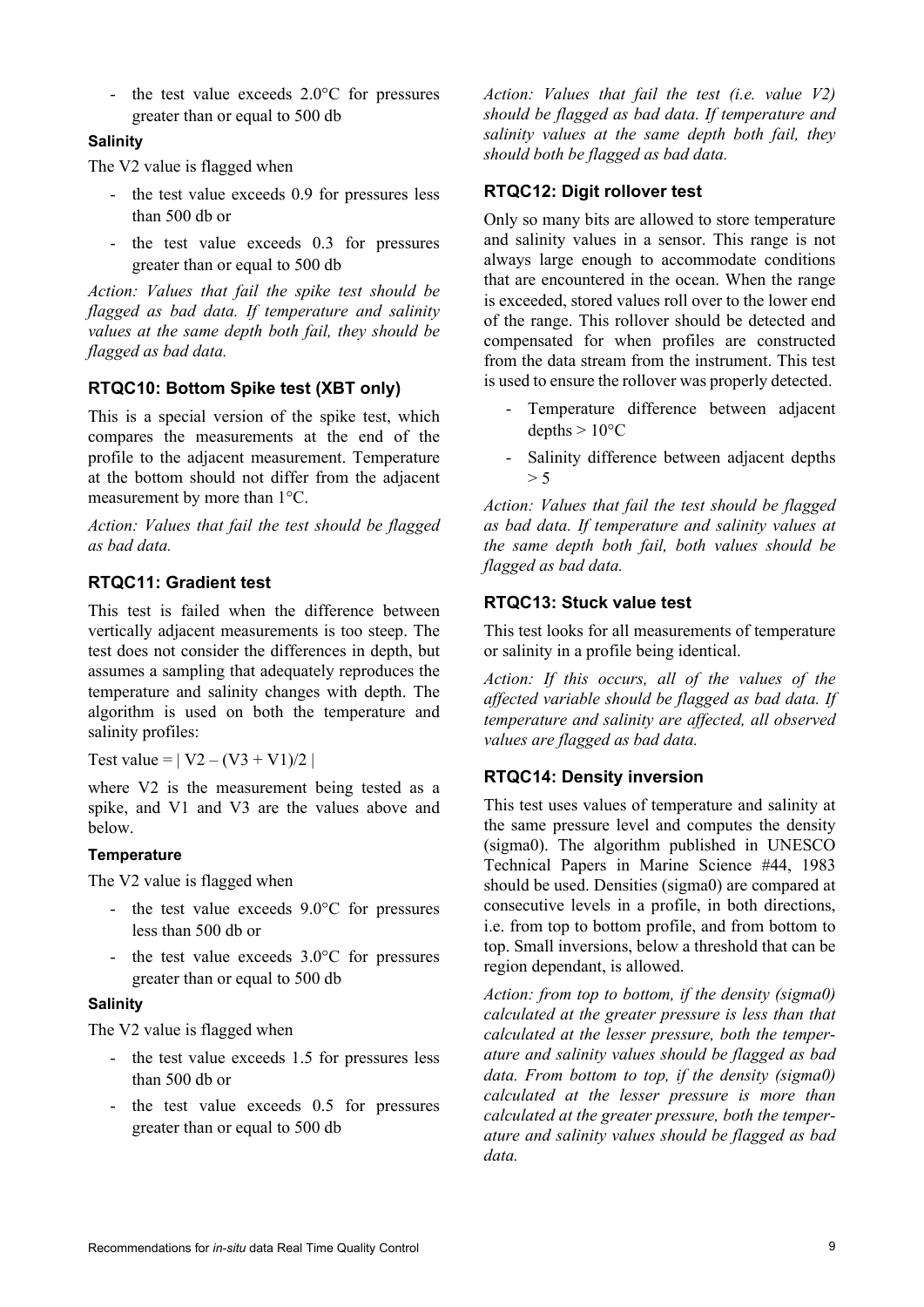#### **RTQC15: Grey list (Argo only)**

This test is implemented to stop the real-time dissemination of measurements from a sensor that is not working correctly.

The grey list contains the following 7 items:

- Float Id
- Parameter: name of the grey listed parameter
- Start date: from that date, all measurements for this parameter are flagged as bad and probably bad
- End date: from that date, measurements are not flagged as bad or probably bad
- Flag: value of the flag to be applied to all measurements of the parameter
- Comment: comment from the PI on the problem
- DAC: data assembly centre for this float

Each DAC manages a black list, sent to the GDACs. The merged black-list is available from the GDACs. The decision to insert a float parameter in the grey list comes from the PI.

#### **RTQC16: Gross salinity or temperature sensor drift (Argo only)**

This test is implemented to detect a sudden and significant sensor drift. It calculates the average salinity on the last 100 dbar on a profile and the previous good profile. Only measurements with good QC are used.

*Action: if the difference between the two average values is more than 0.5 psu then all measurements for this parameter are flagged as probably bad data (flag '3'). The same test is applied for temperature: if the difference between the two average values is more than 1°C then all measurements for this parameter are flagged as probably bad data (flag '3').*

#### **RTQC17: Frozen profile test**

This test can detect an instrument that reproduces the same profile (with very small deviations) over and over again. Typically the differences between two profiles are of the order of 0.001 for salinity and of the order of 0.01 for temperature.

A. Derive temperature and salinity profiles by averaging the original profiles to get mean values for each profile in 50 dbar slabs (Tprof, T\_previous\_prof and Sprof, S\_previous\_prof). This is necessary because the instruments do not sample at the same level for each profile.

- B. Subtract the two resulting profiles for temperature and salinity to get absolute difference profiles:
	- deltaT = abs(Tprof T\_previous\_prof)
	- deltaS = abs(Sprof S\_previous\_prof)
- C. Derive the maximum, minimum and mean of the absolute differences for temperature and salinity:
	- mean(deltaT), max(deltaT), min(deltaT)
	- mean(deltaS), max(deltaS), min(deltaS)
- D. To fail the test requires that:
	- max $(dettaT) < 0.3$
	- $min(dettaT) < 0.001$
	- $mean(deltaT) < 0.02$
	- max(deltaS)  $\leq$  0.3
	- min(deltaS)  $< 0.001$
	- mean(deltaS)  $\leq$  0.004

*Action: if a profile fails this test, all measurements for this profile are flagged as bad data (flag '4'). If the float fails the test on 5 consecutive cycles, it is inserted in the grey-list.*

#### **RTQC18: Deepest pressure test (Argo only)**

This test requires that the profile has pressures that are not higher than DEEPEST\_PRESSURE plus 10%. The DEEPEST\_PRESSURE value comes from the metadata file of the instrument.

*Action: If there is a region of incorrect pressures, all pressures and corresponding measurements should be flagged as bad data.* 

### <span id="page-9-0"></span>**3.3 RTQC for vertical profiles: Gliders and AUVs**

Automated tests for vertical temperature and salinity profiles as measured by gliders are presented here and automatic QC should be applied as listed below.

#### **RTQC1: Platform identification**

Every centre handling glider data and posting them to the GTS will need to prepare a metadata file for each glider and in this is the WMO number that corresponds to each glider ptt. There is no reason why, except because of a mistake, an unknown glider ID should appear on the GTS.

*Action: If the correspondence between the glider ptt cannot be matched to the correct WMO number, none of the data from the glider should be distributed on the GTS.*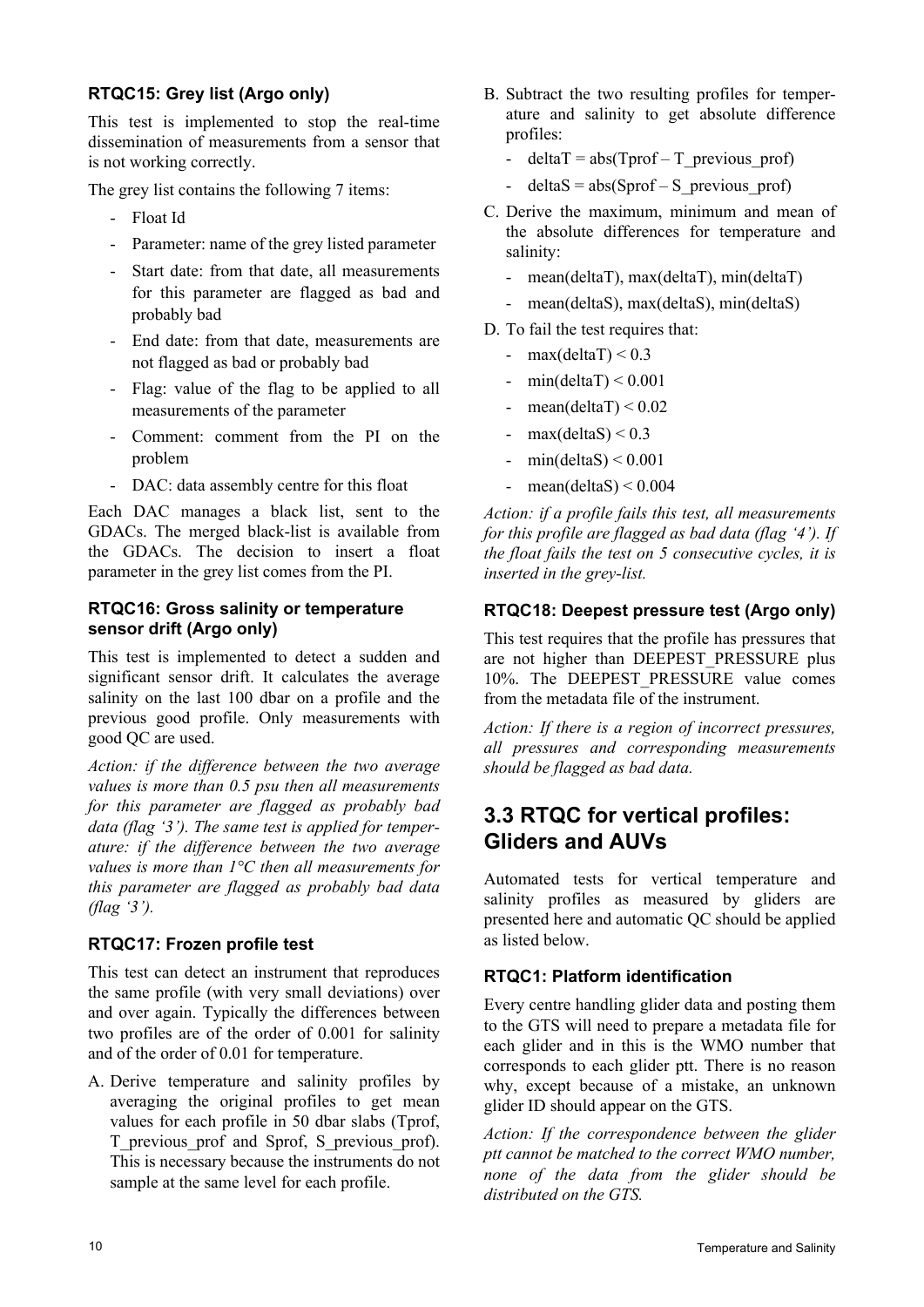#### **RTQC2: Impossible date test:**

The test requires that the observation date and time from the profile data be sensible.

- Year greater than 1990
- Month in range 1 to 12
- Day in range expected for month
- Hour in range 0 to 23
- Minute in range 0 to 59

*Action: If any one of the conditions is failed, the date should be flagged as bad data.* 

#### **RTQC3: Impossible location test**

The test requires that the observation latitude and longitude from the profile data be sensible.

- Latitude in range –90 to 90
- Longitude in range –180 to 180

*Action: If either latitude or longitude fails, the position should be flagged as bad data.* 

#### **RTQC4: Position on land test**

The test requires that the observation latitude and longitude from the profile measurement be located in an ocean. Use can be made of any file that allows an automatic test to see if data are located on land. Since glider deployments are also performed on the shelf and autonomous underwater vehicles (AUV) work in shallow waters, we suggest to use the high resolution 30" second bathymetry file that is generally available. This is commonly called STRM30+ and can be downloaded from topex.ucsd.edu/WWW\_html/srtm30\_plus.html

*Action: If the data cannot be located in an ocean, the position should be flagged as bad data.*

#### **RTQC5: Impossible speed test**

Gliders usually work in upper layers and have their own speed  $(-0.4 \text{ m/s})$  and thus remain in areas where currents are strong. Drift speeds for gliders can be generated given the positions and times of the glider. In all cases we would not expect the drift speed to exceed 3.5 m/s plus the maximum platform speed of the glider or the propelled AUVs. If it does, it means either a position or time is bad data.

*Action: If an acceptable position and time can be used from the available suite, then the data can be distributed. Otherwise, flag the position, the time, or both as bad data.* 

#### **RTQC6: Global range test**

This test applies a gross filter on observed values for temperature and salinity. It needs to accommodate all of the expected extremes encountered in the oceans.

- Temperature in range  $-2.5^{\circ}$ C to  $40.0^{\circ}$ C
- Salinity in range 2.0 to 41.0

*Action: If a value fails, it should be flagged as bad data. If temperature and salinity values at the same depth both fail, both values should be flagged as bad.* 

#### **RTQC7: Regional range test**

This test applies only to certain regions of the world where conditions can be further qualified. In this case, specific ranges for observations from the Mediterranean and Red Seas further restrict what are considered sensible values. The Red Sea is defined by the region 10N, 40E; 20N, 50E; 30N, 30E; 10N,4 0E and the Mediterranean Sea by the region 30N, 6W; 30N, 40E; 40N, 35E; 42N, 20E; 50N, 15E; 40N, 5E; 30N, 6W.

*Action: Individual values that fail these ranges should be flagged as bad data.* 

Red Sea

- Temperature in range 21.7°C to 40.0°C
- Salinity in range 2.0 to 41.0

South West Shelves

- Temperature in range  $-2.0$ °C to 30.0°C
- Salinity in range 0.0 to 38.0

Mediterranean Sea

- Temperature in range 10.0°C to 40.0°C
- Salinity in range 2.0 to 40.0

#### **RTQC8: Instrument sensor range test**

Previous tests have checked if the measurements lie inside the oceanographic limits. This test requires that the profile lies inside the instrument sensor limits.

- Temperature in range  $-2.5^{\circ}$ C to  $40.0^{\circ}$ C
- Salinity in range 2.0 to 41.0
- Conductivity in range 1.9 mS/cm to 79.7 mS/cm

*Action: If a value fails, it should be flagged as bad data.*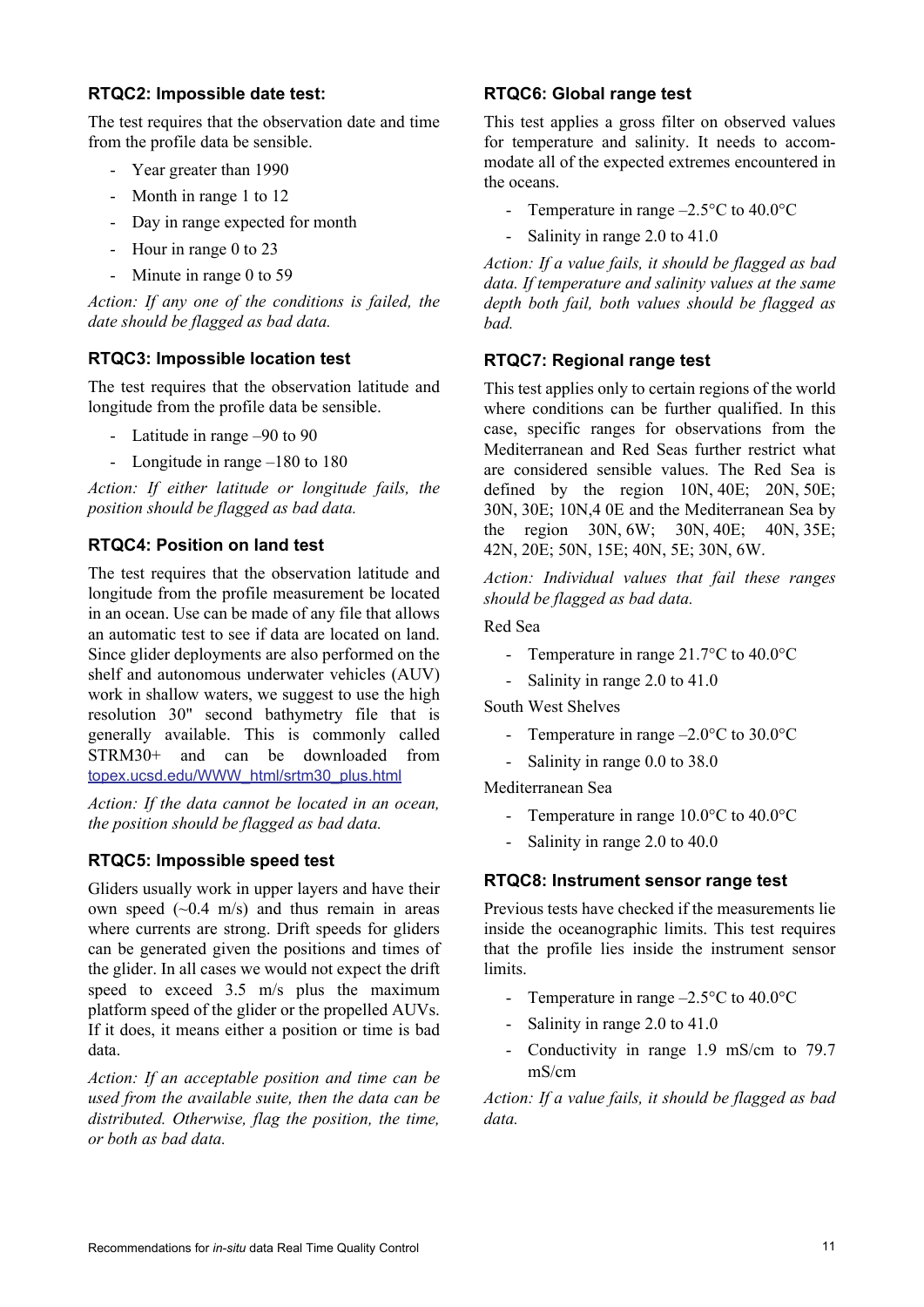#### **RTQC9: Spike test**

A large difference between sequential measurements, where one measurement is quite different than adjacent ones, is a spike in both size and gradient. The test does not consider the differences in depth, but assumes a sampling that adequately reproduces the temperature and salinity changes with depth. The following algorithm is used on both the temperature and salinity profiles:

Test value =  $|V2 - (V3 + V1)/2| - |(V3 - V1)/2|$ 

where V2 is the measurement being tested as a spike, and V1 and V3 are the values above and below.

#### **Temperature**

The V2 value is flagged when

- the test value exceeds 6.0°C for pressures less than 500 db or
- the test value exceeds 2.0°C for pressures greater than or equal to 500 db

#### **Salinity**

The V2 value is flagged when

- the test value exceeds 0.9 for pressures less than 500 db or
- the test value exceeds 0.3 for pressures greater than or equal to 500 db

*Action: Values that fail the spike test should be flagged as bad data. If temperature and salinity values at the same depth both fail, they should both be flagged as bad data.* 

#### **RTQC10: Gradient test**

This test is failed when the gradient of the measurements is too steep with respect to the depth gradient. This test considers the difference in depth to take into account irregular sampling of the platform. The gradient is computed using forward and backward differences on the two edges of the profile, and centred differences elsewhere. The algorithm is used on both the temperature and salinity profiles:

Grad(V) =  $[V(2)-V(1), V(3:end) - V(1:end-2)/2]$ ,  $V(end)-V(end-1)$ ];

Test value =  $|Grad(V)/Grad(depth)|$ 

where V is the measurement being tested for a gradient, and depth is the depth related to V values.

#### **Temperature:**

The V value is flagged when

- the test value exceeds 9.0°C for pressures less than 500 db or
- the test value exceeds 3.0°C for pressures greater than or equal to 500 db

#### **Salinity:**

The V value is flagged when

- the test value exceeds 1.5 for pressures less than 500 db or
- the test value exceeds 0.5 for pressures greater than or equal to 500 db

The value 500db can be adapted to the regional area if needed.

*Action: Values that fail the test should be flagged as bad data. If temperature and salinity values at the same depth both fail, both should be flagged as bad data.* 

#### **RTQC11: Stuck value test**

This test looks for all measurements of temperature or salinity in a profile being identical.

*Action: If this occurs, all of the values of the affected variable should be flagged as bad data. If temperature and salinity are affected, all observed values are flagged as bad data.* 

#### **RTQC12: Frozen profile test**

This test can detect an instrument that reproduces the same profile (with very small deviations) over and over again. Typically the differences between two profiles are of the order of 0.001 for salinity and of the order of 0.01 for temperature.

- A. Derive temperature and salinity profiles by averaging the original profiles to get mean values for each profile in 50 dbar slabs (Tprof, T\_previous\_prof and Sprof, S\_previous\_prof). This is necessary because the instruments do not sample at the same level for each profile.
- B. Subtract the two resulting profiles for temperature and salinity to get absolute difference profiles:
	- deltaT = abs(Tprof T\_previous\_prof)
	- $delta = abs(Sprof S pervious prof)$
- C. Derive the maximum, minimum and mean of the absolute differences for temperature and salinity:
	- mean(deltaT), max(deltaT), min(deltaT)
	- mean(deltaS), max(deltaS), min(deltaS)
- D. To fail the test requires that:
	- max(deltaT)  $\leq 0.3$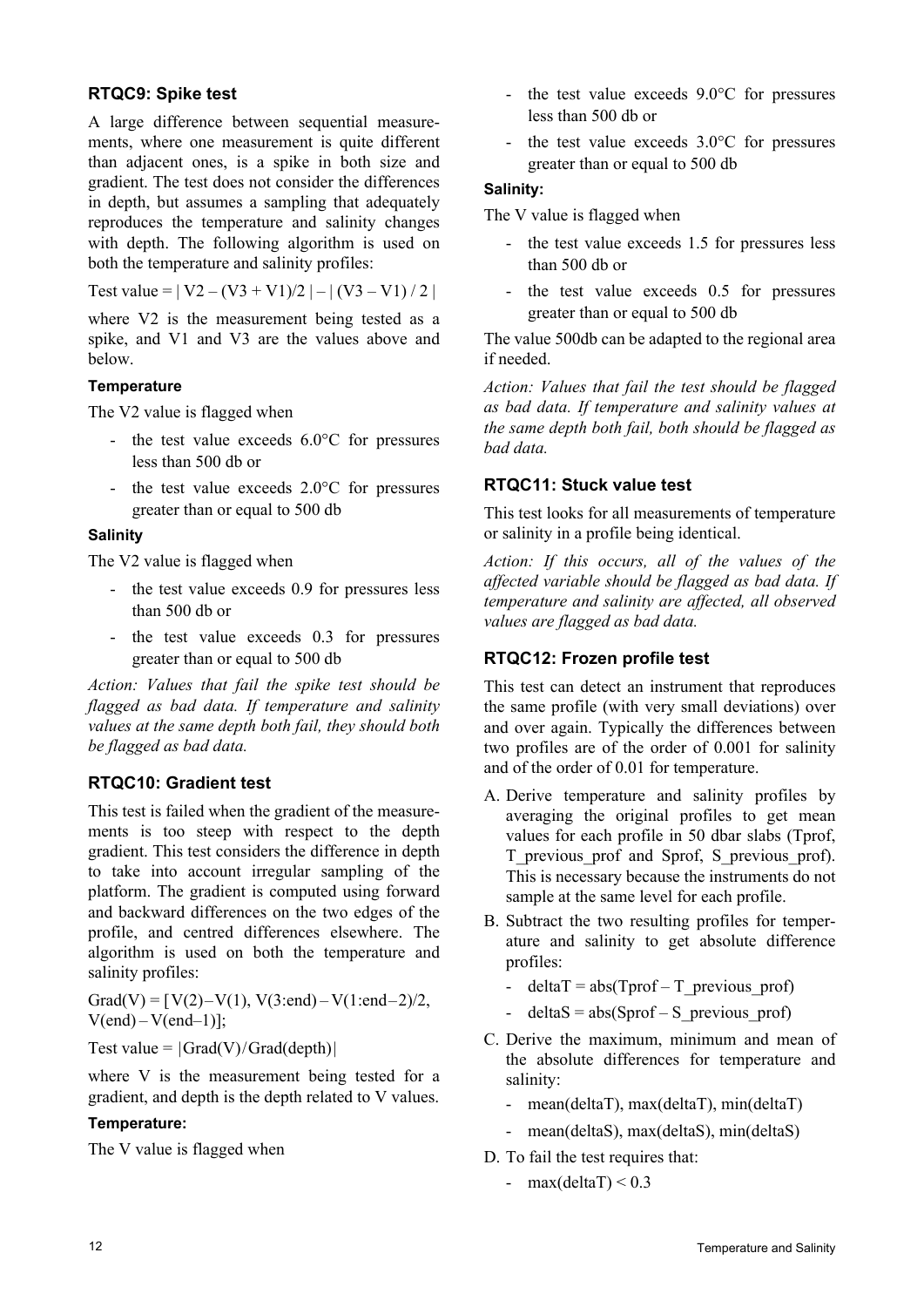- min(deltaT)  $< 0.001$
- mean(deltaT)  $< 0.02$
- max $(dettaS) < 0.3$
- $min(dettaS) < 0.001$
- $mean(deltaS) < 0.004$

*Action: if a profile fails this test, all measurements for this profile are flagged as bad data (flag '4'). If the float fails the test for 5 consecutive cycles, it is inserted in the grey-list.*

#### **RTQC13: Deepest pressure test**

This test requires that the profile has pressures that are not higher than vehicle safe depth range plus 10%. The deepest depth range value comes from the meta-data file of the instrument.

*Action: If there is a region of incorrect pressures, all pressures and corresponding measurements should be flagged as bad data.* 

### <span id="page-12-0"></span>**3.4 RTQC for time series**

Automated tests for time series are presented here. Recommended tests for time series have been chosen based on RTQC of Argo data and RTQC of the M3A mooring site (Basana *et al.*, 2000). Specifications are given if tests differ from those already described in section [3.1.](#page-6-1)

**RTQC1: Impossible date test**

**RTQC2: Impossible location test**

**RTQC3: Global range test**

**RTQC4: Regional range test**

**RTQC5: Pressure increasing test** 

**RTQC6: Spike test**

**RTQC7: Frozen Profile test**

#### **RTQC8: Rate of change in time**

The aim of the check is to verify the rate of the change in time. It is based on the difference between the current value with the previous and next ones. Failure of a rate of the change test is ascribed to the current data point of the set.

*Action: Temperature and salinity values are flagged if*

### $V_i - V_{i-1}$  +  $|V_i - V_{i+1}| \le 2 \times (2 \times \sigma_V)$

where  $V_i$  is the current value of the parameter,  $V_{i-1}$ is the previous and  $V_{i+1}$  the next one.  $\sigma_V$  is the standard deviation of the examined parameter. If the one parameter is missing, the relative part of the formula is omitted and the comparison term reduces to  $2 \times \sigma_V$ . The standard deviation is calculated from the first month of significant data of the time series.

### <span id="page-12-1"></span>**3.5 RTQC for Ferryboxes**

Automated tests for ferrybox measurements installed on moving equipment are presented here. Recommended tests are based on RTQC for time series (see section [3.4](#page-12-0)), but somehow modified due to the geospatial coverage of measurements. Specifications are given if tests differ from those already described in section [3.1.](#page-6-1)

#### **RTQC1: Platform metadata check**

#### **RTQC2: Impossible date test**

#### **RTQC3: Impossible location test**

#### **RTQC4: Frozen date/location/speed test**

This tests checks whether the navigation system is updating.

#### **RTQC5: Speed range test**

This test includes both a test for maximum speed and another one for minimum speed (some ferrybox systems are turned off at lower ship speed in order to avoid pumping of particles in harbours). Threshold values will depend on the ship capabilities and the area of navigation. This test replaces the impossible speed test.

#### **RTQC6: Pump or flow-meter test**

The state of the pump should be tested, or alternatively a test of the flow-rate measured by the flowmeter, when available on the ferrybox system, should be performed.

#### **RTQC7: Pump history test**

The pump should be working during a minimal period after it has been stopped in order to make sure water in the system has been renewed. The correct threshold value will depend on the pump capacity and system design.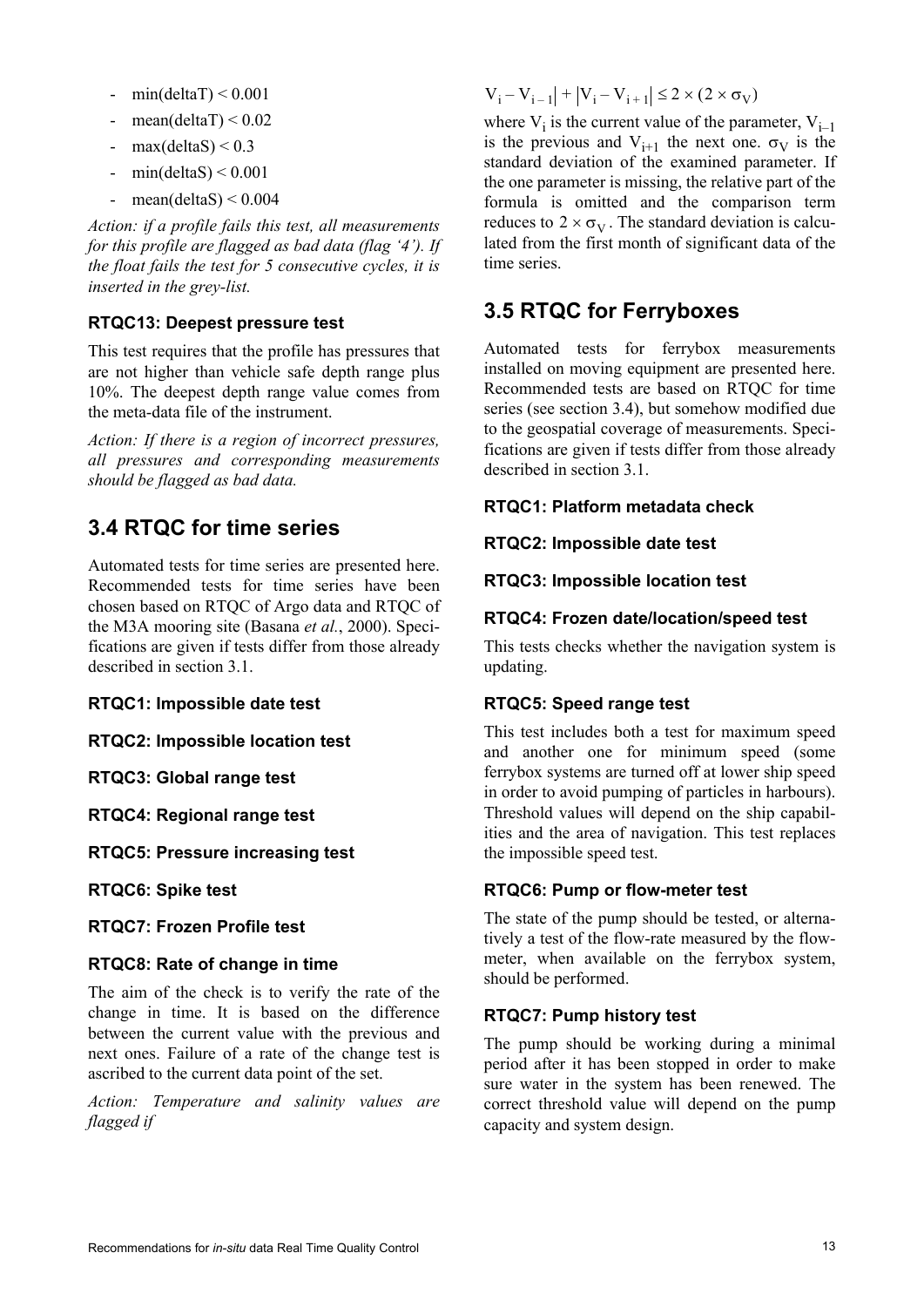#### **RTQC8: Global range test**

#### **RTQC9: Regional range test**

#### **RTQC10: Gradient test**

Horizontal gradient tests must take into account the distance between adjacent measurements. This will depend on ship speed and data logging frequency. Moreover, only adjacent data measured at expected intervals should be taken into account in the test. This test includes testing of spikes. Threshold values are likely to depend very much on regional specifications.

#### **RTQC11: Frozen test**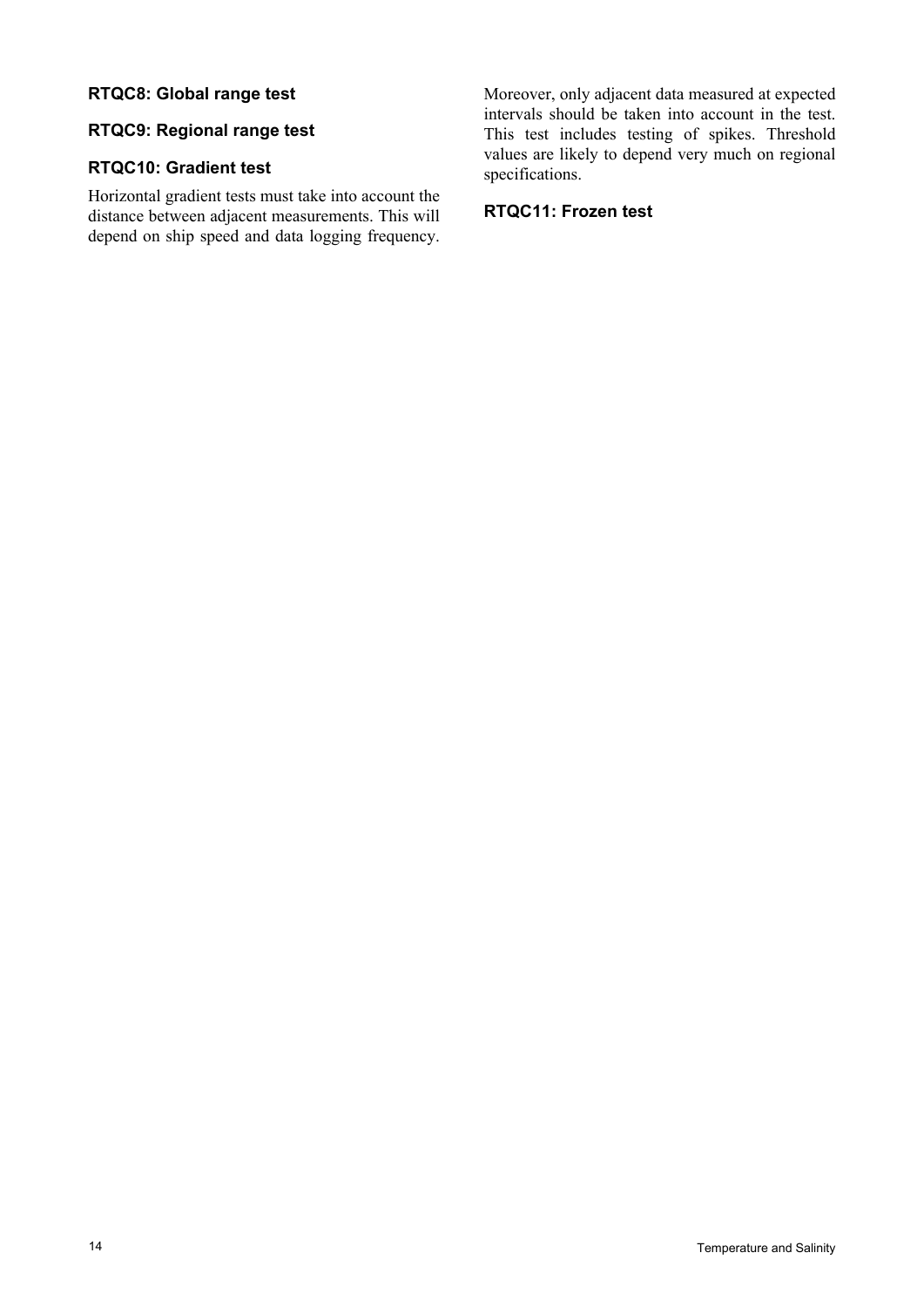## <span id="page-14-0"></span>**4 Current from moorings**

Current data are acquired on moorings either as profiles in the water column or as time series at a specific depth.

## <span id="page-14-1"></span>**4.1 RTQC for vertical profiles: moored ADCP**

The Acoustic Doppler Current Profiler (ADCP) measures current direction in 3 dimensions. As opposed to the average current meter, an ADCP can measure current speeds and direction at varying depths using a principal known as the Doppler Shift. Automated tests for vertical profiles are presented here, i.e. current measurements from a moored ADCP. The checklist and example information below shows the information to be used to ensure that the data are adequately described. Further, missing values or bad/strange values will be flagged as missing data (flag '9').

#### **RTQC1: Platform identification**

A test to match a platform against known platforms will be made. Data from unknown platforms will not be distributed.

#### **RTQC2: Impossible date test**

The test requires that the observation date and time from the profile data be sensible.

- Year until the current year
- Month in range 1 to 12
- Day in range expected for month
- Hour in range 0 to 23
- Minute in range 0 to 59

This check ensures that we have a valid date/time, but we also test that the actual date/time of the observation correlates to the date/time that is expected.

*Action: If any one of the conditions is failed, the date should be flagged as bad data.* 

#### **RTQC3: Impossible location test**

The test requires that the observation latitude and longitude from the profile data be sensible.

- Latitude in range –90 to 90
- Longitude in range –180 to 180

A test to check if the expected position remains the same within a small tolerance will be performed.

If latitude and longitude is transmitted together with the new observations, the test detects whether the buoy is moored or not. If latitude and longitude is not transmitted and/or data is missing or out range for a longer period, an automated warning message will be sent.

*Action: If either latitude or longitude fails, the position should be flagged as bad data.* 

#### **RTQC4: Position on land test**

The test requires that the observation latitude and longitude from the profile measurement be located in an ocean. Use can be made of any file that allows an automatic test to see if data are located on land. The test will also detect if the mooring is drifting by comparing to its theoretical position.

*Action: If the data cannot be located in an ocean, the position should be flagged as bad data.* 

#### **RTQC5: Global range test**

The valid values for the following parameters are:

- Current direction in range  $0^{\circ}$  to  $360^{\circ}$ .
- Current speed in range 0 m/s to 10 m/s.
- Current East component between –10 and  $+ 10 \text{ m/s}$
- Current North component between –10 and  $+ 10$  m/s

*Action: If a value fails, it should be flagged as bad data.* 

#### **RTQC6: Regional range test**

This test applies only to certain regions of the world where conditions can be further qualified.

Current direction should be in range 0° to 360°. Otherwise the value will be flagged as bad data.

For current speed the ranges needs to accommodate all of the expected extremes encountered in different regions:

Baltic Sea

- Current speed in range 0 m/s to 3 m/s.

North Sea

- Current speed in range 0 m/s to 10 m/s.

Atlantic coastline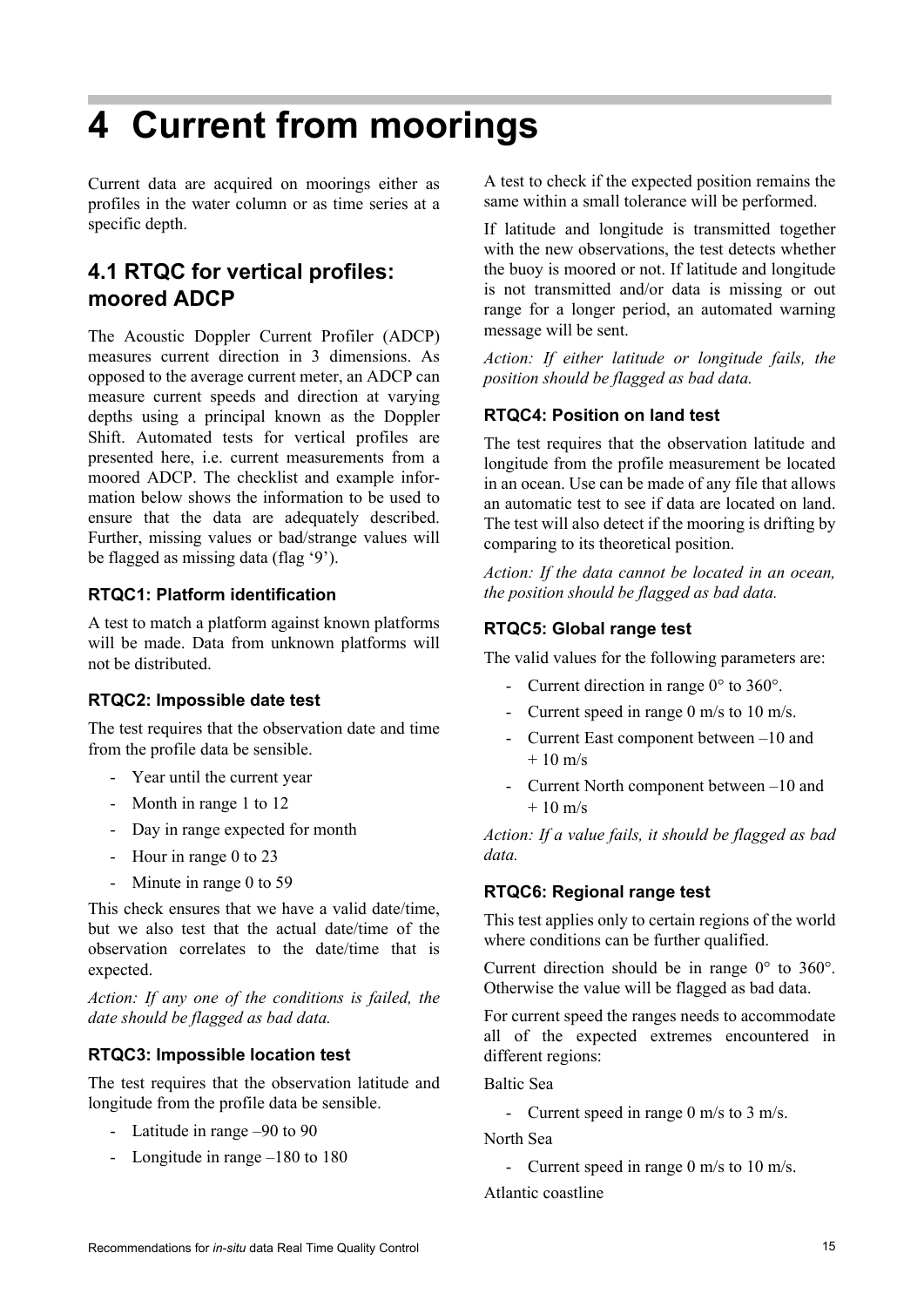- Current speed in range 0 m/s to 5 m/s.

Mediterranean

- Current speed in range 0 m/s to 3 m/s.

*Action: Individual values that fail these ranges should be flagged as bad data.* 

#### **RTQC7: Spike test**

A spike is a point in the data series which has an anomalous value outside of the surrounding range. This algorithm is used on the current speeds:

Test value =  $|V2-(V3+V1)/2|$  –  $|(V3-V1)/2|$ 

where V2 is the measurement being tested as a spike, and V1 and V3 are the values above and below. The V2 value is flagged when the value exceeds 1 m/s.

*Action: Values that fail the spike test should be flagged as bad data.* 

#### **RTQC8: Stuck value test**

For profiles this test looks for current speed at consecutive depths within a profile at one point in time. The rate of change (gradient) of the current speed should exceed 0.01 m/s per meter in the profile.

*Action: Values that fail this test are considered as probably bad (flag '2').*

### <span id="page-15-0"></span>**4.2 RTQC for time series**

Automated tests for time series are presented here. Recommended tests for time series have been chosen based on RTQC of SeaDataNet (SeaDataNet, 2007). Specifications are given if tests differ from those already described in section [3.1.](#page-6-3)

**RTQC1: Platform identification**

**RTQC2: Impossible date test**

**RTQC3: Impossible location test**

**RTQC4: Position on land test**

**RTQC5: Global range test**

**RTQC6: Regional range test**

**RTQC7: Spike test** 

#### **RTQC8: Stuck value test**

Additionally, this test can be performed for time series of current data. For time series the test checks that the value does not remain constant compared with a number of previous values (3 hours). This is done both for current direction and speed values.

*Action: If this occurs, all of the values of the affected variable should be flagged as bad data (flag '4').*

#### **RTQC9: Rate of change in time**

The aim of the check is to verify the rate of change with time. It is based on the difference between the current value and the previous and next ones. Failure of a rate of the change test is ascribed to the current data point of the set.

*Action: Current speed values are flagged as bad data (flag '4') if:*

 $|V_i - V_{i-1}| + |V_i - V_{i+1}| \le 2 \times (2 \times \sigma_V)$ 

where  $V_i$  is the current speed value of the parameter,  $V_{i-1}$  is the previous and  $V_{i+1}$  the next one.  $\sigma_V$  is the standard deviation of the examined parameter. If the one parameter is missing, the relative part of the formula is omitted and the comparison term reduces to  $2 \times \sigma_V$ . The standard deviation is calculated from the first month of significant data of the time series.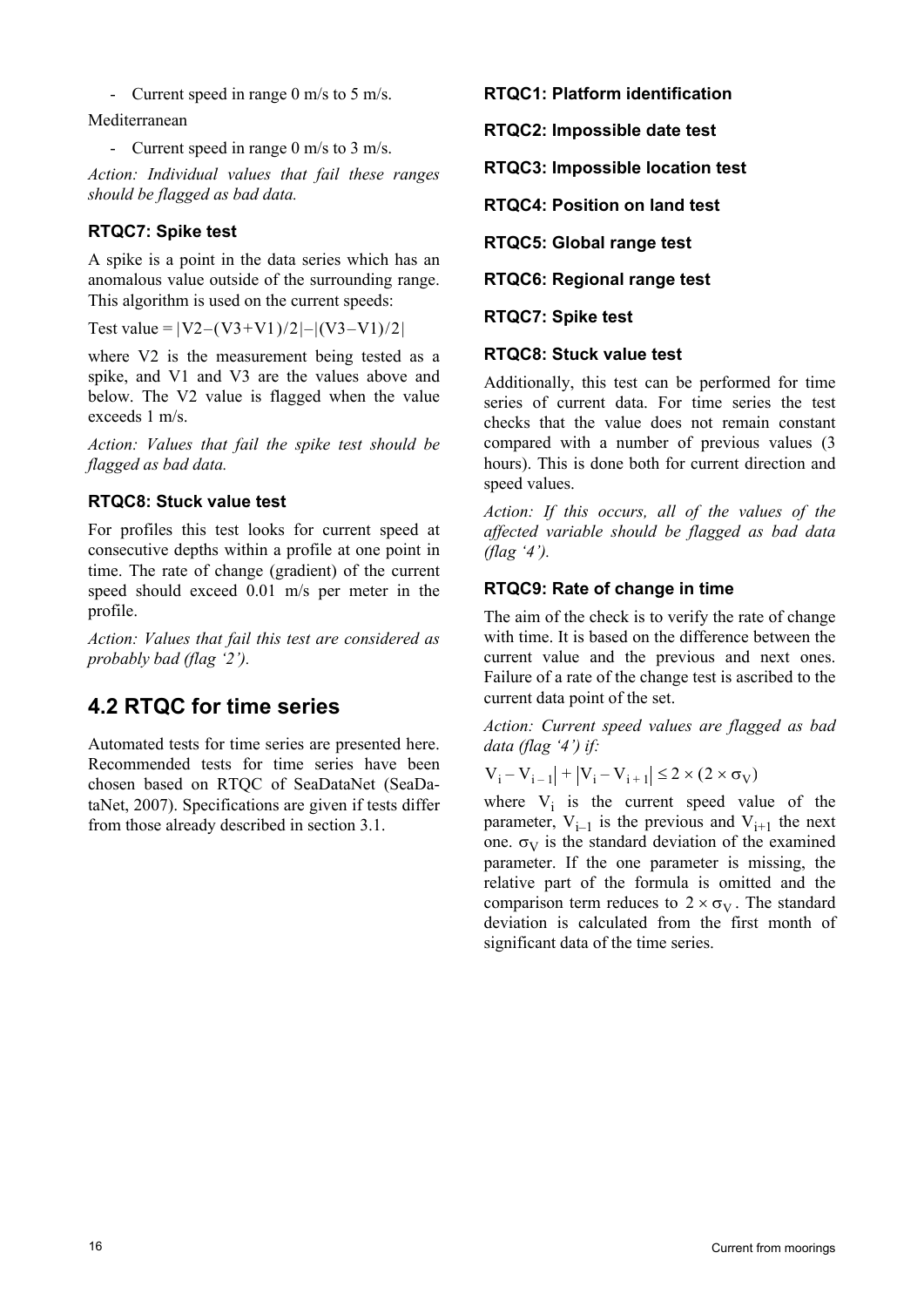## <span id="page-16-0"></span>**5 Current from drifters**

All the RTOC tests for current measurements from drifters are run automatically (recommended daily) and they are described hereafter.

## <span id="page-16-1"></span>**5.1 RTQC**

#### **RTQC1: Platform identification**

Each transmission received must contain information identifying the source of the data.

*Action: Any part of a transmission which is not identified to be from a source known to the processing centre will be rejected.*

#### **RTQC2: Impossible date test**

The test requires that the observation date and time from the drifter data be sensible.

- Year greater than 1997
- Month in range 1 to 12
- Day in range expected for month
- Hour in range 0 to 23
- Minute in range 0 to 59

*Action: If any one of the conditions fails, the data are rejected.* 

#### **RTQC3: Impossible location test**

A location class is part of the data transmission. The five location classes (from 1 to 3 correspond to Argos positions, while classes 4 or 5 correspond to GPS positions) are as follows:

- Class 1: accuracy is between 1000 and 350 m.
- Class 2: accuracy is between 350 and 150 m.
- Class 3: accuracy is better than 150 m.
- Class 4: bad.
- Class 5: good.

In addition to these location classes, the impossible location test is performed and it requires that the latitude and longitude observations be sensible.

- Latitude in range –90 to 90
- Longitude in range –180 to 180

*Action: If either latitude or longitude fails, the data are rejected.* 

#### **RTQC4: Position on land test**

The test requires that the observed latitude and longitude from a drifter measurement be located in an ocean. An automatic procedure has been set to check if data are located on land.

*Action: If the data cannot be located in an ocean, the data are rejected.* 

#### **RTQC5: Spike test**

The position data are edited through an automatic procedure. The criteria are based on a maximum distance of 1000 m, a maximum speed of 150 cm/s and a maximum angle of 45 degrees, between successive points. This means that the longitude and latitude of a point are removed if

- i) the distances to the previous and successive points are greater than the limit
- ii) the previous or the successive velocities are greater than the limit and
- iii)the angles formed with the previous and successive points are both within  $180+/45$ degrees.

This procedure is iterated twice.

*Action: Values that fail the spike test are rejected.*

#### **RTQC6: Drogue test**

Drifters are equipped with a submergence sensor or a tether strain sensor to verify the presence of the drogue. Each transmission received must contain information about the presence/absence of the drogue.

*Action: Data should be flagged appropriately to indicate the presence/absence of the drogue.*

### <span id="page-16-2"></span>**5.2 Data interpolation**

The despiked and edited data are interpolated onto regular 1-hour intervals using an optimum analysis technique known as kriging. The kriging used here employs an analytic function fit to the empirical structure function computed from the entire despiked data set (Hansen and Poulain, 1996). Both the interpolated value and an estimate of its accuracy are computed.

The velocity is computed by finite centred differencing the 1-hourly interpolated position data. The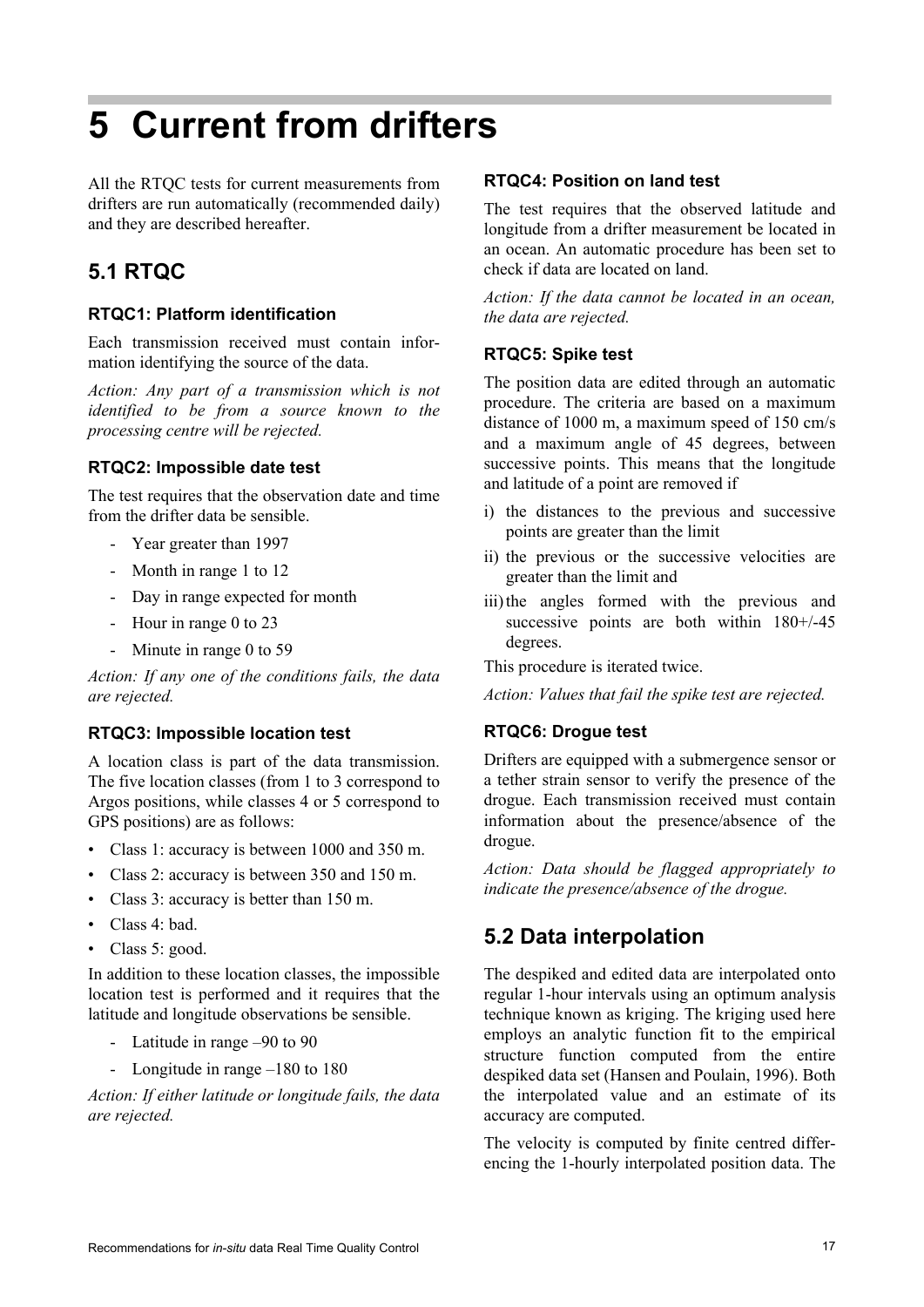interpolated positions and velocities are subsequently subsampled every 3 hours.

## <span id="page-17-0"></span>**5.3 Data flagging**

A similar flag scale as for temperature and salinity and sea level is applied to the drifter data. Taking into account the fact that MFCs mainly use data with flag '1' (good data), and that interpolation is only done on good data, it was agreed that the final interpolated data will have flag '1' (good data) instead of '8' (interpolated data). The information

on the interpolation will be included in the attribute section of the NetDCF file. Hence, the flag scale applied is the following:

- Flag on the position (latitude and longitude): '1' (good data)
- Flag on the velocity components: '1' (good data)
- Flag on the drogue: '1' (the drogue is on), '4' (the drogue is off), '2' (unknown drogue presence).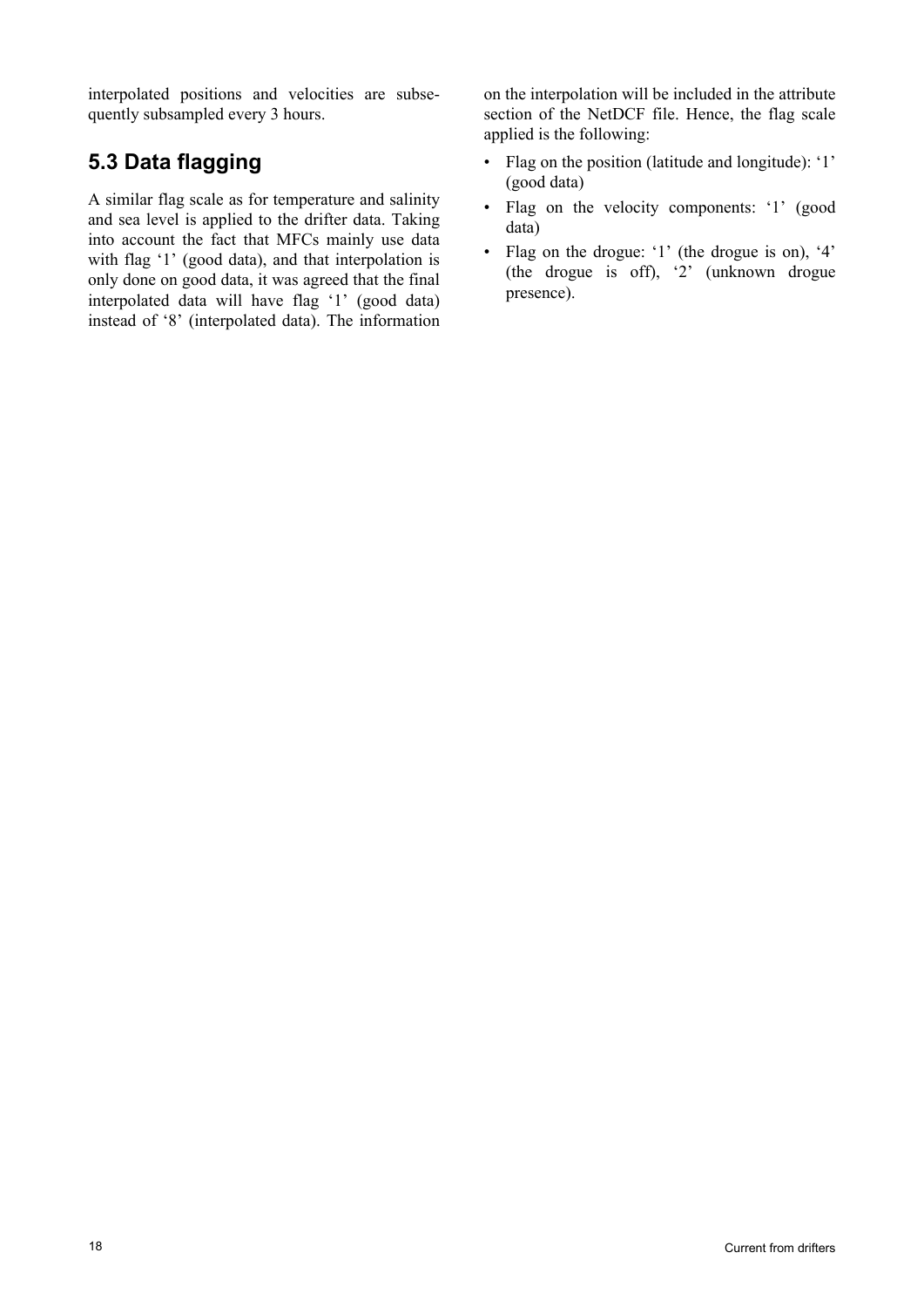## <span id="page-18-0"></span>**6 Sea level**

### <span id="page-18-1"></span>**6.1 The GLOSS context**

As the data exchange system is well established now in several of the ROOSs, a natural step forward is to focus on the QC procedures. One of the most immediate applications of near-real time sea level data is the validation of storm surge models; in this aspect there is a well-established tradition of this use of the data in the NOOS region, where storm surge phenomena reach largest magnitudes and their effects may become catastrophic. However, the interest on forecasting the meteorological component of sea level, or the total sea level signal, is extending now to other ROOSs such as IBI-ROOS and MOON, where, in spite of being less prompt to dramatic events, it has become useful for better harbour operations and docking manoeuvres for large vessels.

Near-real time quality control of sea level data is recommended for the main applications related to operational oceanography. This implies the need to implement automatic software for error detection and flagging. The following procedures are based on already existing documentation from GLOSS and ESEAS concerning QC techniques, where three types of delivery timelines can be distinguished, with logically different level of quality control.

#### **Real-time**

For real-time data provided as part of the tsunami monitoring system, with latencies under 1 minute, very little quality control is required. It is of prime importance that the data are provided without delay to the IOC Sea Level Station Monitoring Facility, as an interim solution in Europe, and that quality control does not remove tsunami events by rejecting out-of-range data. When the final regional tsunami warning centres are in operation, data must be checked by experienced personnel before entering any alert process. Just a few simple checks in real time can be done as detection in case the tide gauge has stopped working – so that it can be fixed as soon as possible.

#### **Near-real-time**

Data are considered to arrive in near-real time for latencies normally between 1 hour and several weeks, and this is normally the situation for storm surge forecasting or altimetry data calibration. This larger latency allows the implementation of some level of automatic quality control (L1 quality control) prior to archiving and use of the data. L1 quality control consists basically of detection of strange characters, wrong assignment of date and hour, spikes, outliers, interpolation of short gaps, stabilisation of the series and, depending on the application, even filtering to hourly values and computation of residuals.

#### **Delayed mode**

This is the case for long time series, which require a more complete checking and analysing procedure, including computation of all derived sea level products such as harmonic constants, extremes, mean sea levels, tide ranges, etc. One of the critical points in this case, especially for long-term mean sea level studies, is datum control and detection of reference changes, with the study of operational history and maintenance incidents at the tide gauge.

Apart from L1 quality control, a second level of data processing can be performed, called L2, that is normally applied to one or more years of data, and that includes: tidal analysis, computation and inspection of residuals, basic statistics (highs and lows, extremes), computation of daily, monthly and annual means, comparison with neighbouring tide gauges, comparison with models or predictions, and detection of reference changes.

### <span id="page-18-2"></span>**6.2 Near-Real Time quality control**

The intrinsic nature of sea level data means that the QC procedures have some special characteristics. Here we show the different quality levels and modules to perform the sea level QC. The process is split into two parts: first  $QC1 -$  highly recommended – that enables detection of bad or suspicious data and the second part QC2 including the rest of the modules in the complete QC (Figure 1) that enable the provision of a better product to users.

Puertos del Estado is willing to provide software that implements the full procedure to interested members. Contact Marta de Alfonso and Begoña Pérez.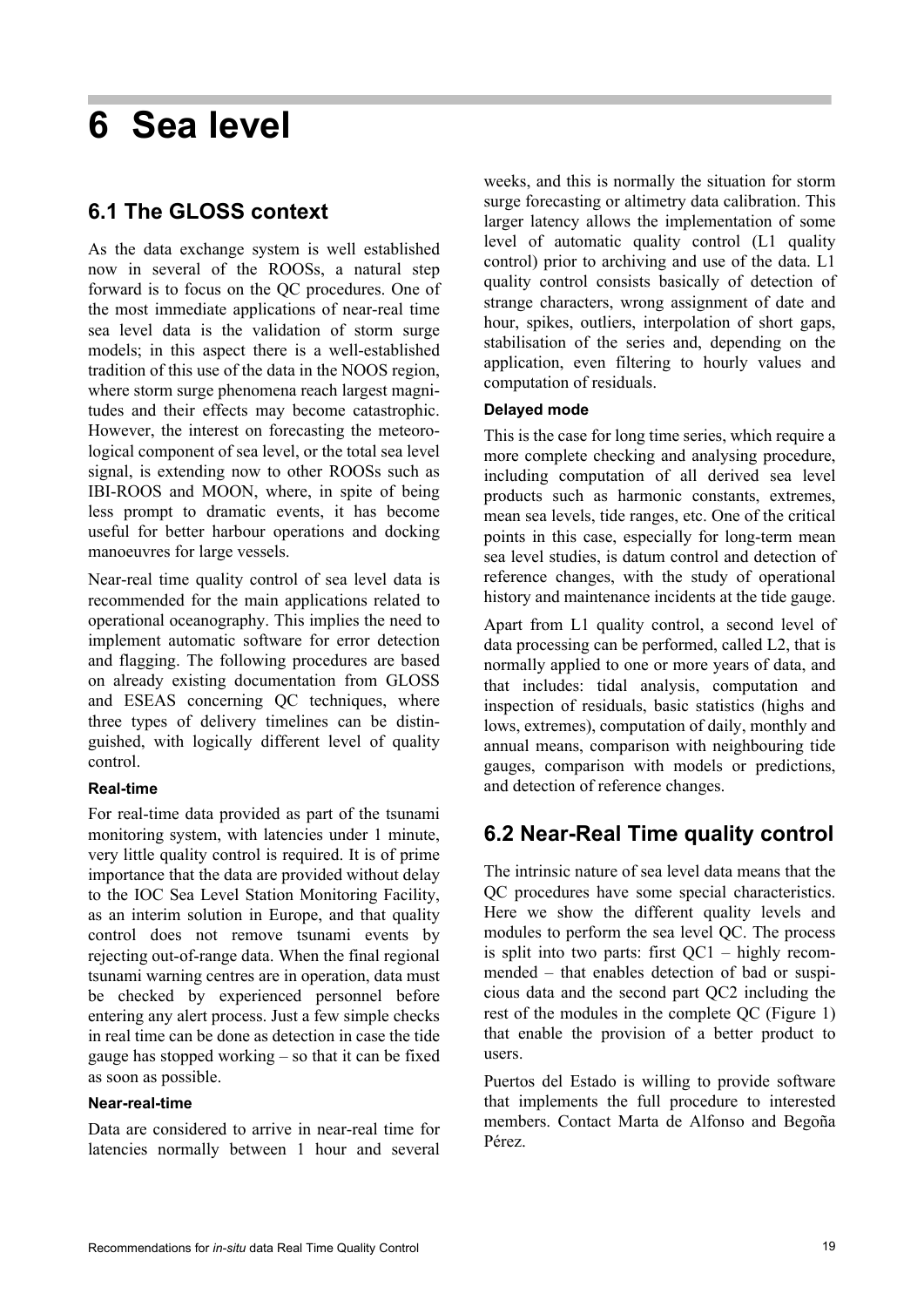

#### **NEAR-REAL TIME AUTOMATIC QC FOR SEA LEVEL**

<span id="page-19-1"></span>*Figure 1 Scheme of the automatic software for QC in near-real time now in place at Puertos del Estado. Highly recommended and desirable modules.*

#### **RTQC1 (Highly recommended)**

This module enables:

- Strange characters detection (in which case the record is discarded)
- Flagging of out-of-range values (based on extremes included in the metadata for each station)
- Algorithm for detection of spikes (explained below)
- Stability test: flagging values when there is no change in the magnitude of sea level after a number of time steps. The number of data values or time steps to begin to flag depends obviously on the time interval. A typical value, for example, is 3 for 5 minute data.
- Date control

The algorithm for detection of spikes is the main component of the QC-module: it is based on the fit of a spline to a moving window of around 12–16 hours. The reason why this can not be applied in real time (latencies of 1 minute) is because it needs this long moving window to be able to detect spikes correctly and not flag real phenomena such as sudden high frequency oscillations due to "seiches" or tsunamis. The degree of the spline (which is normally 2) and the size of the window can be selected and determined depending on the characteristics of the tide, the data sampling, etc. The algorithm flags as spikes the values that differ more than N sigmas from the fit (normally  $N=3$ , although this can also be selected in the configuration file). Repeating the process for non-tidal residuals (obtained as total observed sea level minus predicted astronomical tide) is crucial to detect less obvious spikes not detected in the first step; this is why the QC-module is applied again when the residuals are obtained [\(Figure 2](#page-19-0)).

This algorithm has proved to be very efficient during the last years at Puertos del Estado, as can be seen in [Figure 2](#page-19-0), detecting more than the 95% of the wrong values of a very "bad" series.



<span id="page-19-0"></span>*Figure 2 Example of the output of the fit of spline method to Bilbao tide gauge, in Spain. Spikes are plotted in red.*

#### **Interpolation Module**

most of the raw data from a tide gauge arrives with a data sampling of several minutes, although for many applications in operational oceanography normally 1 hour is considered enough; besides, this data sampling is not always regular and, for example, 5 minute data supposed to arrive at 00, 05, 10,… start arriving at 02, 07, 12. This is just an example of what can be found in the raw data. The interpolation module has the following objectives: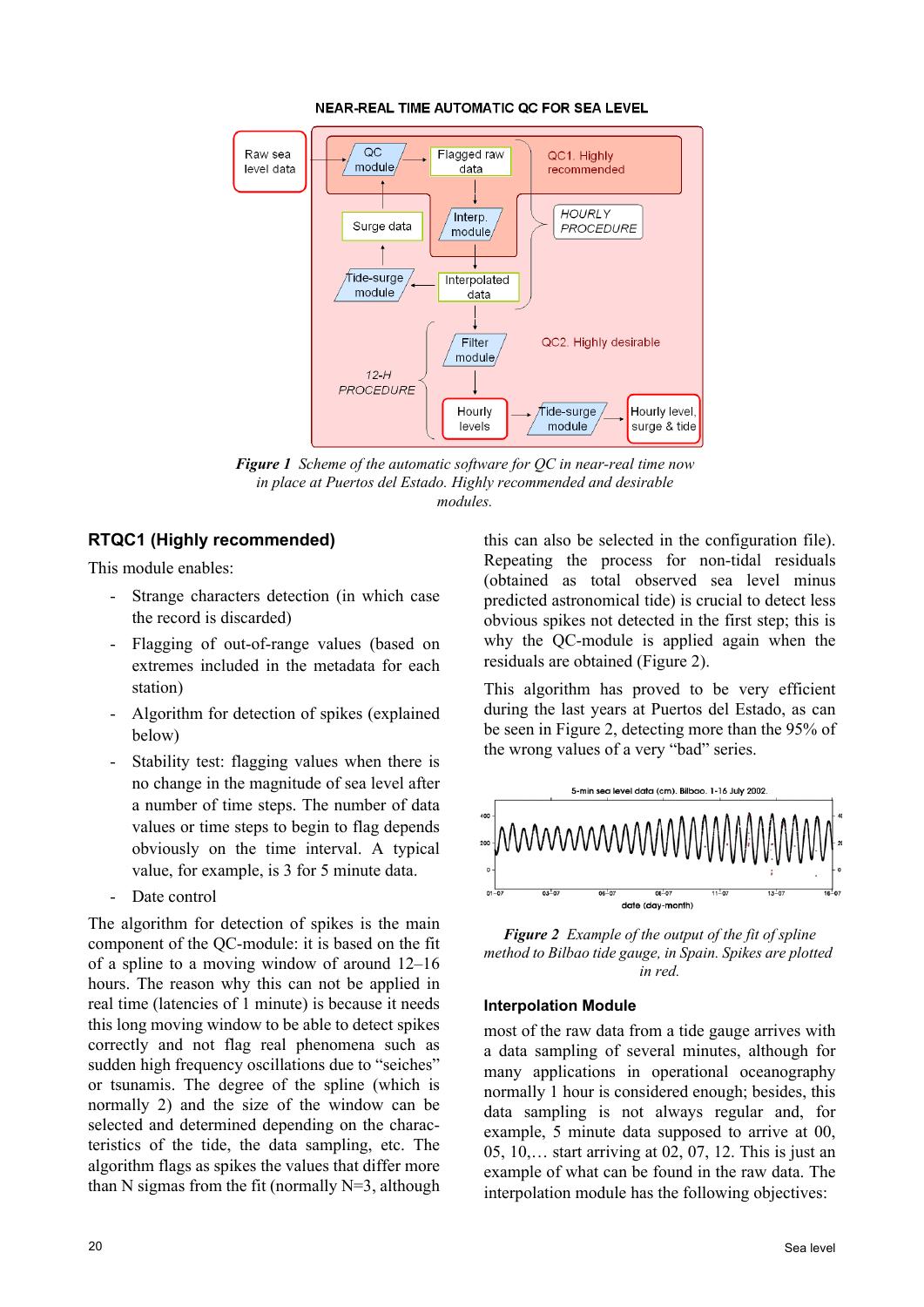- checking and adjusting the time interval
- interpolation of wrong values previously flagged in the QC-module
- filling the gaps with new records with the correct date assignment and null-values for the sea level
- interpolation of very short gaps (smaller than 10–25 minutes, depending on the tidal range)

The output is a "clean" time series, called "interpolated series", ready to enter the filter and harmonic analysis programs, i.e., it will be the one used for the rest of the data processing.

#### **RTQC2 (Highly desirable)**

The following modules complement QC1 to guaranty a reliable quality control.

#### **Filter module**

This software performs the computation of hourly values by means of the adequate filter, depending on the original data sampling. In the case of 5 minute data, as is the case of Puertos del Estado REDMAR data, a symmetrical filter of 54 points, following the expression:

$$
X_f(t) = F_0 X(t) + \sum_{m=1}^{M} F_m [X(t+m) + X(t-m)]
$$

Where  $X_f(t)$  is the hourly filtered value and  $F_{0\dots m}$ the weights applied to the high frequency values. Details can be found in Pugh, 1987.

The selection of the filter is made taking into account the experience at Puertos del Estado and is also one of the recommended filters found in the ESEAS and GLOSS QC manuals. [Figure 3](#page-20-1) shows the differences between original and filtered data for Las Palmas station, showing that the algorithm eliminates just the frequencies larger than 0.5 cycles/hour.



<span id="page-20-1"></span>*Figure 3 Differences between original data and hourly values for the Pugh filter show clearly that only the high frequency is eliminated, keeping the whole the tidal signal.*

#### **Tide-surge module**

This module computes the astronomical tide for the window of data, and then the surge component subtracting the tide to the original sea level. This is performed by means of the Foreman software of tide prediction (Foreman, 1977), and it requires the availability of the main harmonic constituents at each particular station, obtained off-line from ideally 1 year of data. This is important because it implies the need for access to these previous data in order to compute a reliable set of harmonic components.

As it has been said, once the first residuals are computed, the QC-module is applied again to surge data (see [Figure 1\)](#page-19-1), in order to detect less obvious spikes. If detected, these new wrong values are flagged again in the total sea level series and the rest of the process repeated to obtain the final products: interpolated series and hourly levels, surge and tide. Then the time series is ready to enter, for example, a storm surge forecasting system.

#### <span id="page-20-0"></span>**6.3 Metadata**

Some basic additional information (metadata) must be included for each particular tide gauge station, as input for the quality procedures, as well as for archiving and exchange of data.

This metadata must be provided by the data producer when the regional In-situ TAC registers the station.

#### **Metadata for QC1 level**

- Data provider
- **Country**
- Instrument type
- Geographic location (latitude, longitude, coordinate system)
- WMO code of the station or if no WMO code, name of the station to generate MYO code.
- Datum information (chart datum, national datum?)

#### **Metadata for QC2 level**

The regional In-situ TAC also needs the following information necessary to apply the desirable quality control QC2:

- 1 year of data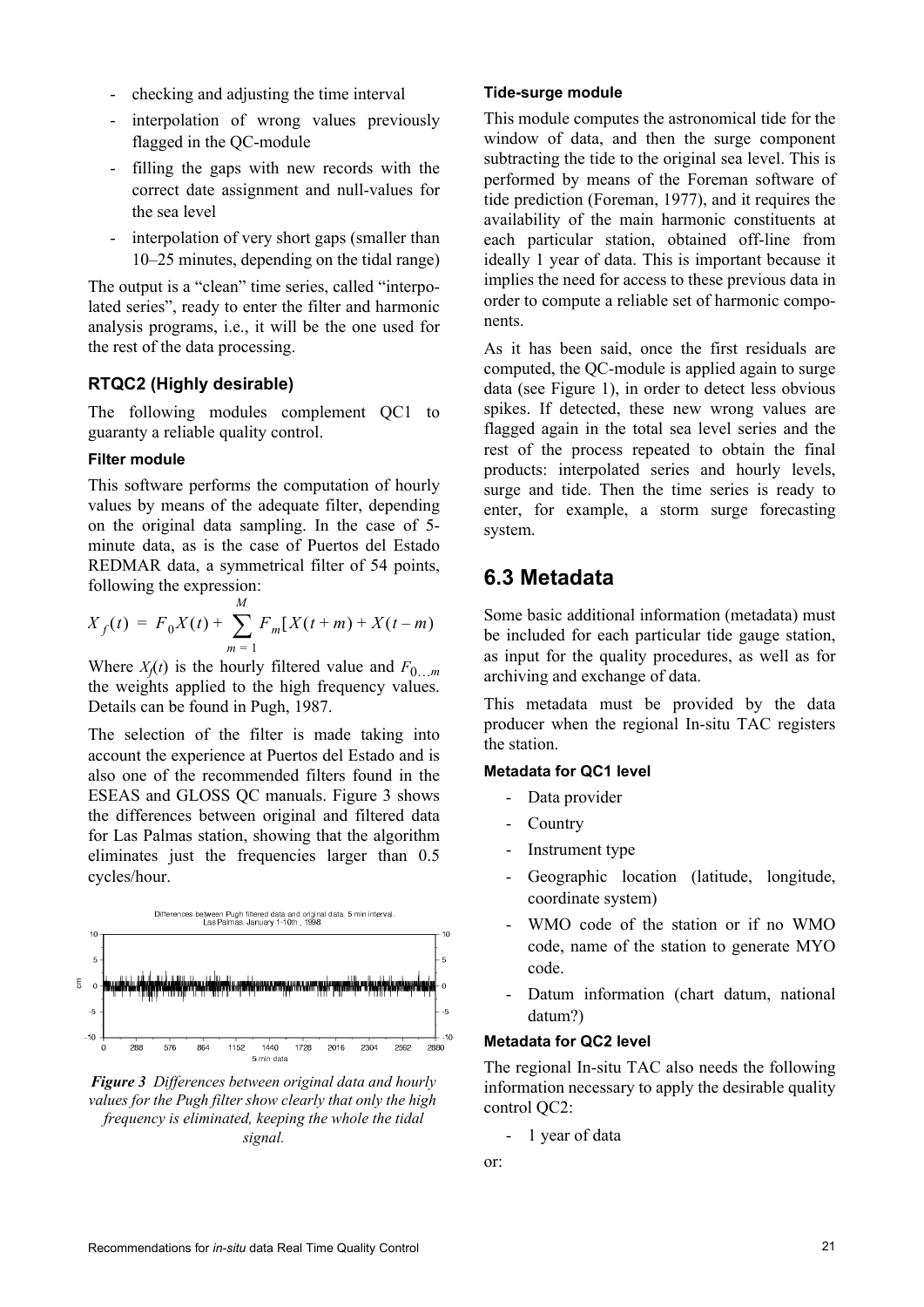- Harmonic constants of one year of data (at least 68 constituents) (this is for Tide-surge module).
- Maximum minimum expected levels (for out of range detection)
- Maximum-minimum expected surge